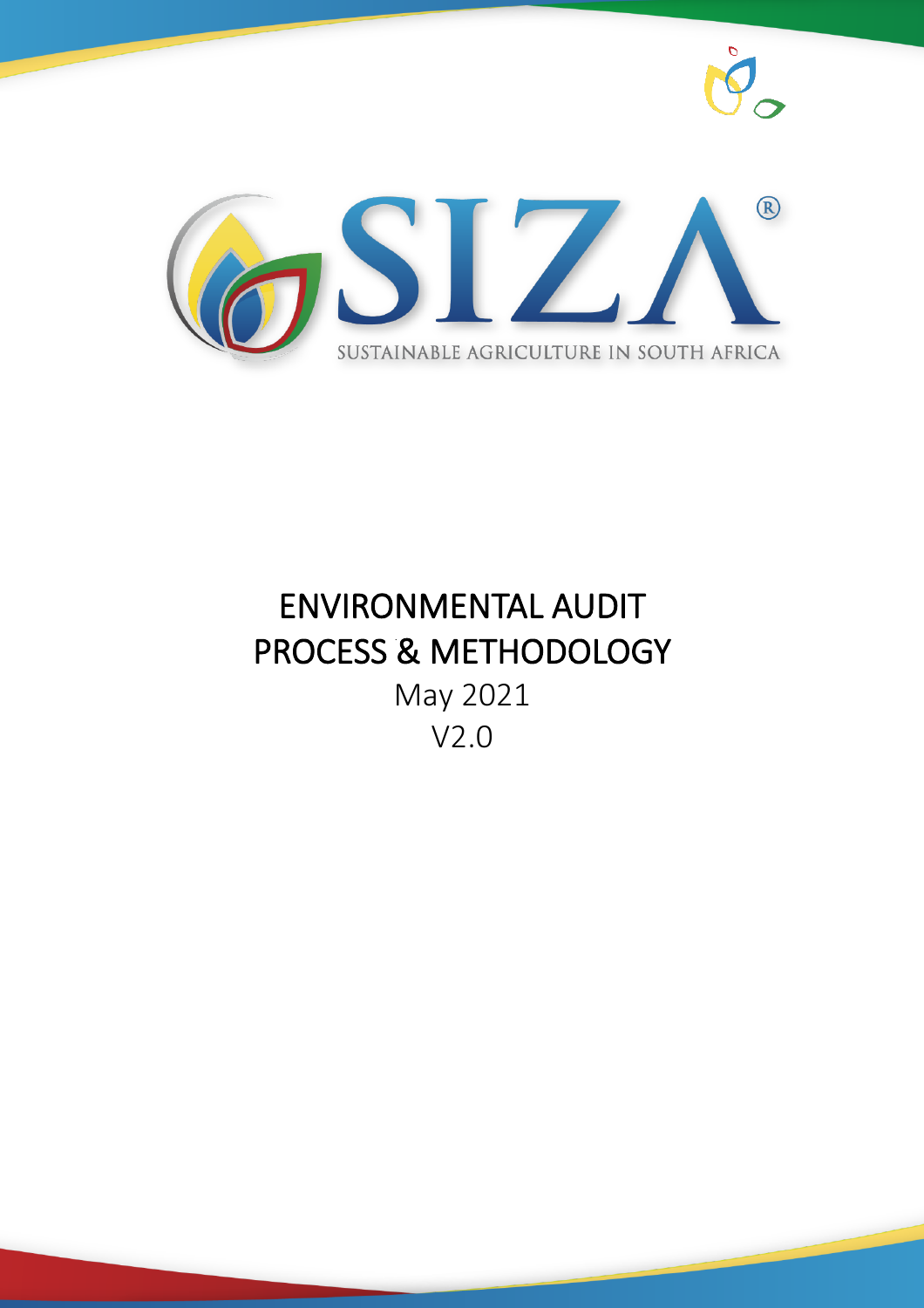# TABLE OF CONTENTS

| 1. |                                                        |  |  |  |  |
|----|--------------------------------------------------------|--|--|--|--|
|    | 1.1.                                                   |  |  |  |  |
|    | 1.2.                                                   |  |  |  |  |
|    | 1.3.<br>1.3.1.<br>1.3.2.<br>1.3.3.                     |  |  |  |  |
|    | 1.4.                                                   |  |  |  |  |
|    | 1.5.                                                   |  |  |  |  |
| 2. |                                                        |  |  |  |  |
|    | 2.1.                                                   |  |  |  |  |
|    | 2.2.                                                   |  |  |  |  |
| 3. |                                                        |  |  |  |  |
|    | 3.1.                                                   |  |  |  |  |
|    | 3.2.                                                   |  |  |  |  |
| 4. |                                                        |  |  |  |  |
|    | 4.1.<br>4.1.1.                                         |  |  |  |  |
|    | 4.2.<br>4.2.1.<br>4.2.2.<br>4.2.3.<br>4.2.4.<br>4.2.5. |  |  |  |  |
|    | 4.3.<br>4.3.1.                                         |  |  |  |  |
|    | 4.4.<br>4.4.1.                                         |  |  |  |  |
| 5. |                                                        |  |  |  |  |
|    | 5.1.                                                   |  |  |  |  |
|    | 5.2.<br>5.2.1.<br>5.2.2.<br>5.2.3.                     |  |  |  |  |
|    | 5.3.<br>5.3.1.                                         |  |  |  |  |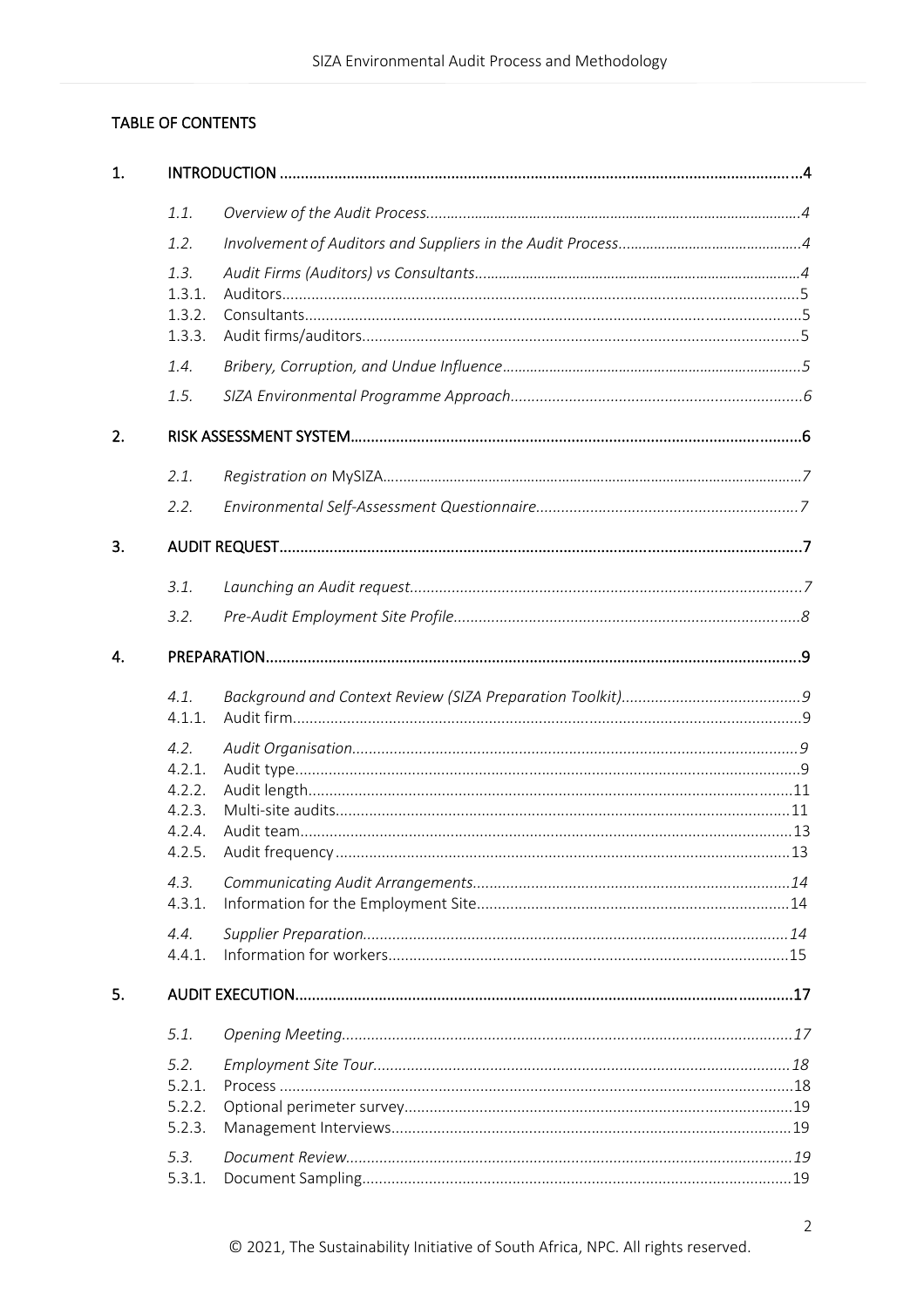|    | 5.3.2.         |                                                              |  |
|----|----------------|--------------------------------------------------------------|--|
|    | 5.4.           |                                                              |  |
|    | 5.5.<br>5.5.1. | Non-compliances, Observations and Good Practice Evaluation22 |  |
|    | 5.6.           |                                                              |  |
| 6. |                |                                                              |  |
|    | 6.1.           |                                                              |  |
|    | 6.2.           |                                                              |  |
|    | 6.3.<br>6.3.1. |                                                              |  |
|    | 6.4.<br>6.4.1. |                                                              |  |
|    | 6.5.           |                                                              |  |
|    | 6.6.           |                                                              |  |
|    | 6.7.           |                                                              |  |
| 7. |                |                                                              |  |
| 8. |                |                                                              |  |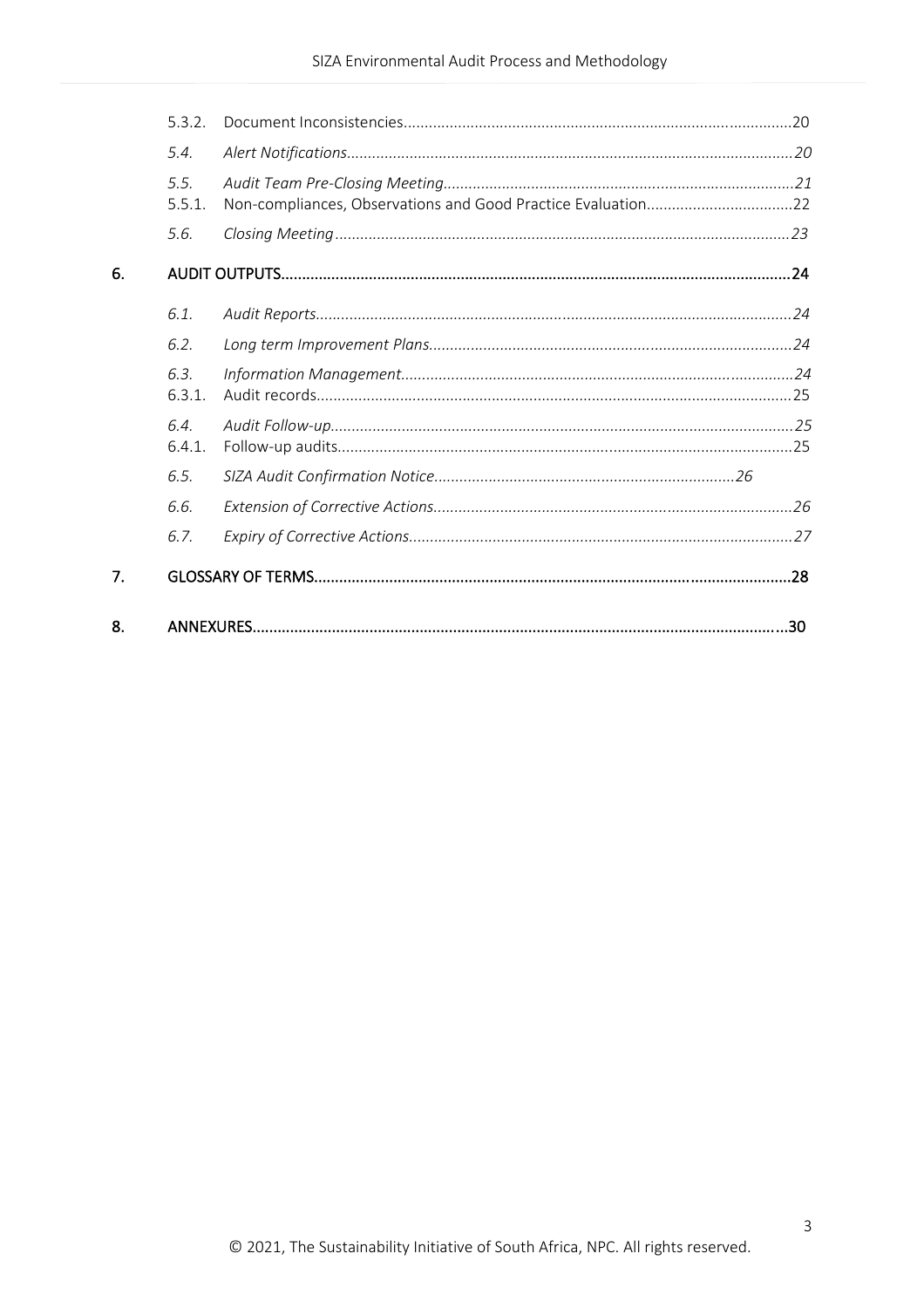# <span id="page-3-1"></span><span id="page-3-0"></span>1. INTRODUCTION

# 1.1. Overview of the Audit Process

SIZA manages the audit process from its office in Somerset West and through the *MySIZA* online platform, which aims to create visibility throughout the agricultural value chain, for local suppliers to buyers from international markets. The *MySIZA* platform is developed to ensure adequate navigation for SIZA members, audit firms, and audit teams.

## <span id="page-3-2"></span>1.2. Involvement of Auditors and Suppliers in the Audit Process

Auditors and suppliers should be involved as much as possible in the audit process.

This can be done in the following ways:

Auditors:

- Sharing briefing notes with the supplier explaining the background, process, applicable codes, and audit methodology.
- Sharing best practices and giving examples of "what good looks like" against each topic, with practical advice on ways to address common environmental compliance issues.
- Encouraging suppliers to request environmental compliance audits themselves to create continuous improvement and/or to demonstrate their own commitment to environmental stewardship.
- Audit firms are not allowed to change the audit scope without the approval of SIZA as outlined by the SIZA Audit Process and Methodology (APM).

Suppliers:

- Ensuring that the business is registered under the correct membership level on *MySIZA*, since it will influence the audit scheduling and output.
- Completing Self-Assessment Questionnaire (SAQ) information for approval by SIZA before the audit takes place. Information should be accurate, as incorrect information can relate to unnecessary findings.
- PUCs must be declared on the membership application, otherwise they will be excluded from the audit. PUCs, PHCs, and any other product code related to indication which areas form part of the audit must be declared on the supplier's membership status. If the code is not included, it means that it does not form part of the audit scope.
- The distance between sites, as well as the different commodity seasons must be considered when the membership level is chosen.
- Separate payroll and/or management systems must be registered on different profiles.
- It is important to know that auditors are required to audit the head office, but also to undertake inspection visits at all the production sites forming part of the scope of the audit.
- Audits must take place during peak season activities for the auditors to verify as many control points as possible.

# <span id="page-3-3"></span>1.3. Audit Firms (Auditors) vs Consultants

When an audit is scheduled by an audit firm, the responsibilities of the auditor are defined and set. The audit firm will assign an auditor or auditors to the site. This auditor will not be allowed to act as a consultant/assessor to the supplier before, during, or after the audit.

The roles and responsibilities of an auditor vs a consultant are as follows: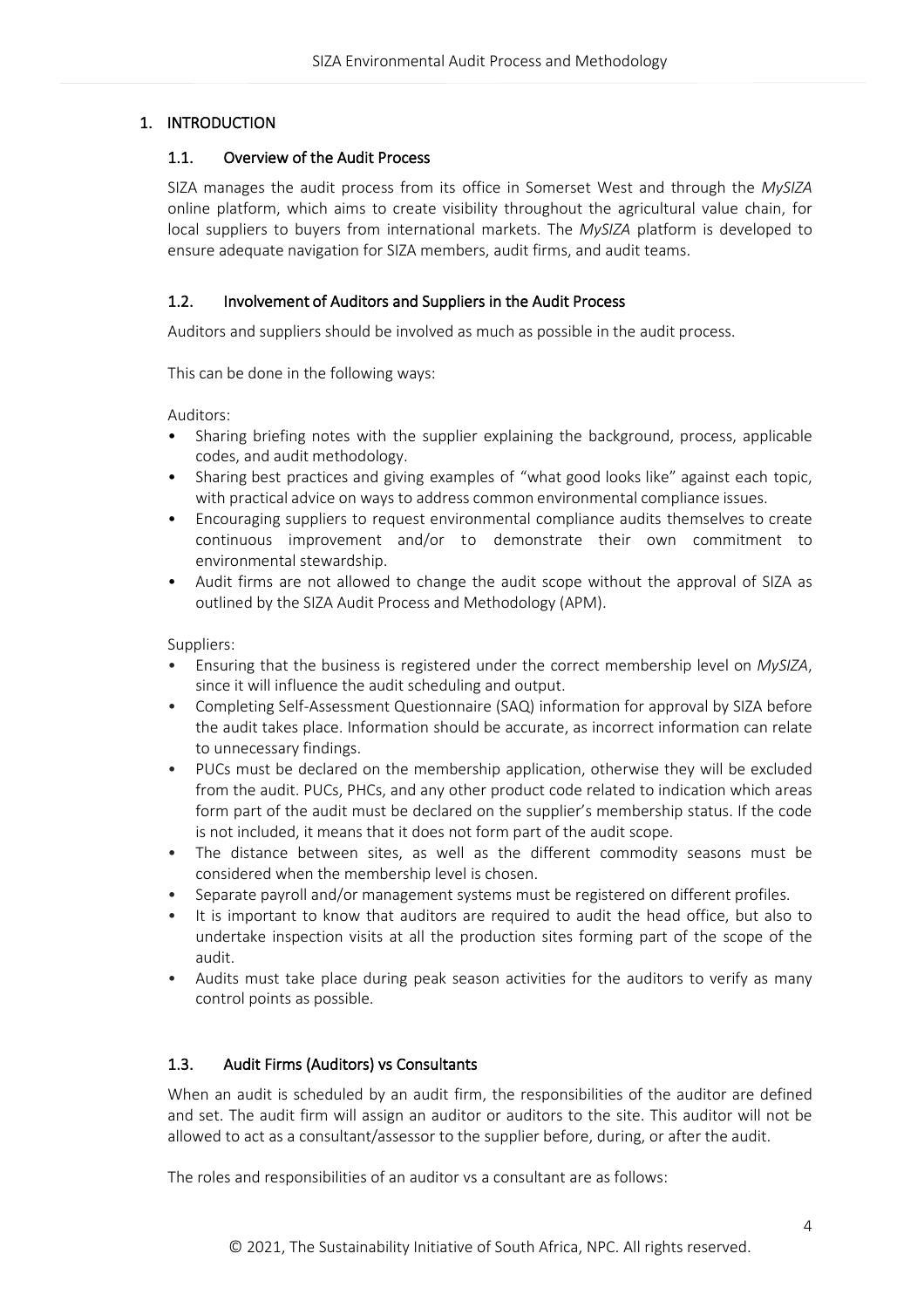#### <span id="page-4-0"></span>1.3.1. Auditors

The consulting process is an external process between the supplier and the consulting firm/consultant. Neither the auditor nor the audit firm can take on the role of both consultant and auditor for the same audit process or at the same business. The role of the auditor and consultant should be clearly defined prior to an audit.

## <span id="page-4-1"></span>1.3.2. Consultants

Consultants may confer with the supplier regarding the audit. The consultant may also advise and guide the supplier before and after the audit, but he/she cannot interfere *during* the audit. When all the findings have been reported and documented on *MySIZA*, the consultant can assist the supplier in understanding and interpreting the findings and to make the necessary corrections. Suppliers should employ consultants at their own cost and not as part of an audit. Suppliers should ensure that consultants are knowledgeable and trained on the SIZA APM before appointing them.

The consultant cannot take on the role of the client on the day that the audit takes place. It is important that the client is present and represented on the day of the audit. Consultants can be present on the day of the audit, but they can only observe during the audit.

## <span id="page-4-2"></span>1.3.3. Audit firms/auditors

If an audit firm decides to act as an assessor/consultancy service, this must be managed separately from the audit department and the auditors who act on behalf of SIZA. Under no circumstances will a SIZA auditor be allowed to audit at a particular site/facility if that auditor (or any person/company affiliated with the auditor) was involved in consulting or an advisory role prior to the audit. It remains the responsibility of the auditor and audit firm to ensure this is declared by the auditor to the audit firm and scheme. SIZA has the right to reject an audit if the integrity of the audit was compromised in any way. SIZA must ensure that any conflict of interest is eliminated and that the audit process is an ethical, honest, and transparent process.

# <span id="page-4-3"></span>1.4. Bribery, Corruption, and Undue Influence

All auditors and audit firms must adhere to fair and ethical practices during the audit process. SIZA is committed to dealing with all parties lawfully, ethically, and with integrity. This commitment will not allow any form of bribery, corruption, or undue influence by any party. These practices are deemed as unacceptable and will not be tolerated. All third parties acting in the interest of or on behalf of SIZA must abide by this commitment.

Auditors and audit firm must complete due diligence when entering audit arrangements to ensure no party is subject to undue influence, corrupt practices, or attempts of bribery. Audit firms must allow for any declarations regarding possible practices and procedures that might be deemed as unlawful or ethically ambiguous prior, during, and after an audit. Such practices may include possible undue influence by offerings of gifts, accommodation, transport, food, or any other practice that may be deemed as deceitful, exploitative, or corrupt practices.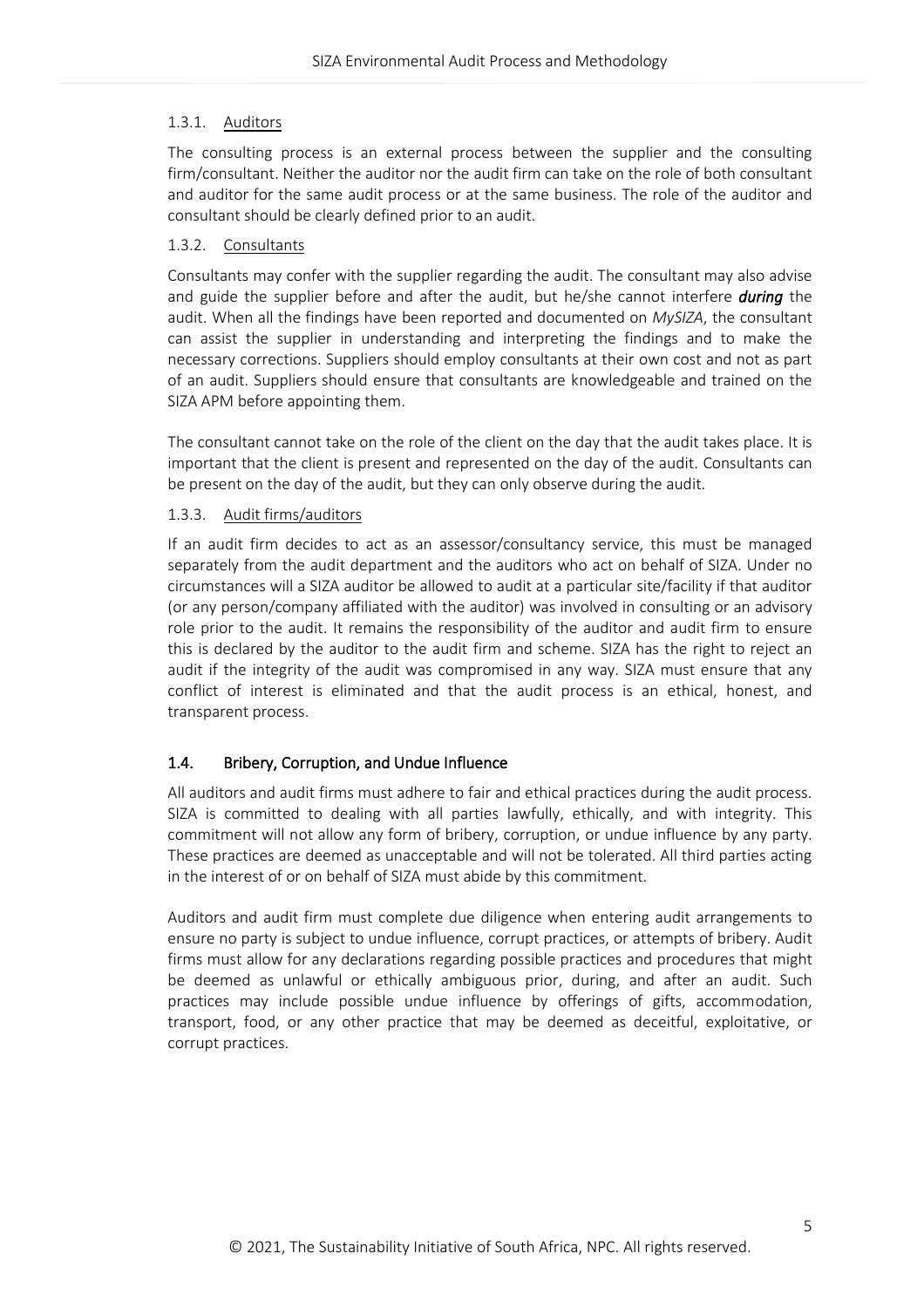#### <span id="page-5-0"></span>1.5. SIZA Environmental Programme Approach

The programme follows a seven-step process:

- Step 1: Compliance Training
- Step 2: Registration and Annual Completion of Self-Assessment Questionnaire (SAQ)
- Step 3: Audit Preparation and Raising Awareness with Employees
- Step 4: Third-party Audit
- Step 5: Corrective Actions
- Step 6: Audit Completion Letter Issued
- Step 7: Maintaining Compliance through Audit Oversight



#### <span id="page-5-1"></span>2. RISK ASSESSMENT SYSTEM

A buying company should implement an efficient process to measure environmental compliance and identify risks in its supply chain. This will enable the company to focus on potential key risk areas and direct its verification resources accordingly.

Existing risk assessment tools for suppliers include criteria such as: geographical area, suitability of production areas, monitoring the usage and availability of natural resources, identifying, and measuring the residues of production activities, nature of production, level of supplier commitment, and/or previous verification results.

This information upon which the risk assessment is based, is provided by the supplier or employment site either through a SAQ or through questions asked as part of the commercial relationship.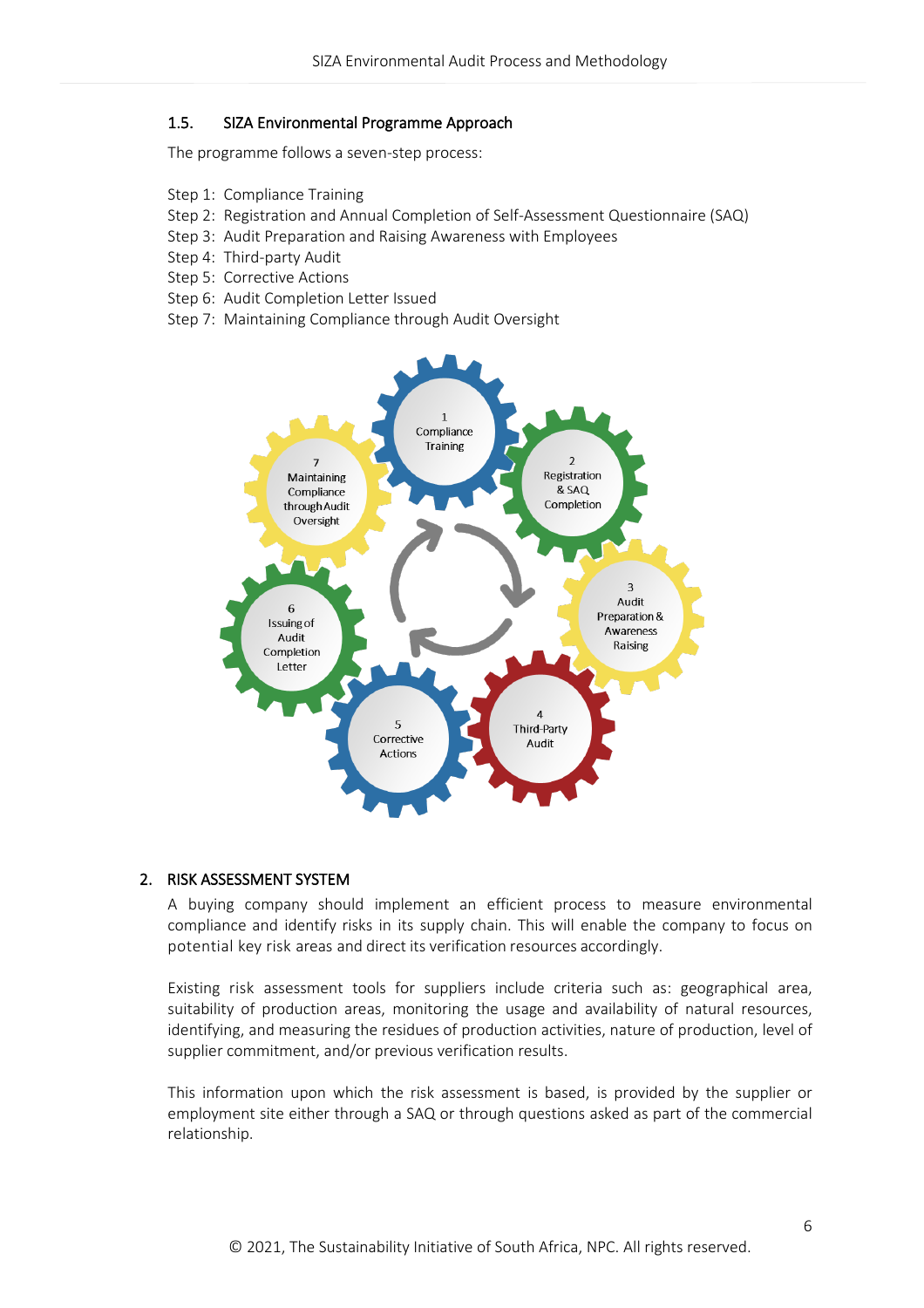# <span id="page-6-0"></span>2.1. Registration on *MySIZA*

The supplier must register on the *MySIZA* platform. It is important that the supplier chooses the correct membership level according to the specifications of the farm(s)/packhouse(s) /business and that he/she takes the audit process into account when choosing the membership level. Membership renewal is due annually and consist out of a 3-step approach i.e., paying your membership fee; sending your proof of payment to SIZA admin; and updating your SAQ to ensure that you have an approved SAQ at all times. The pricing structure will depend on the membership level, the use of the different SIZA modules and on the level of visibility to be provided to the market.

SIZA is a not-for-profit service entity for the agri-sector. All membership fees are therefore used to create capacity and support through the SIZA office and to enable further development, functionalities, and benefits on the *MySIZA* data platform and through training programmes.

# <span id="page-6-1"></span>2.2. Environmental Self‐Assessment Questionnaire

The SAQ must be completed by the SIZA member/supplier on *MySIZA*. The SAQ enables a supplier or employment site to provide information about the employment site, how it manages environmental compliance and its performance against local and international environmental conservation standards. The employment site is asked to respond to a series of questions and provide supporting documentation.

Once completed and submitted on *MySIZA*, the SAQ is evaluated by SIZA admin for acceptance and the member is duly notified of said acceptance. If rejected by SIZA, the member is notified and must correct the areas indicated and resubmit the SAQ for review. This process must be repeated until the SAQ is approved.

SAQs must be updated annually within 90 days from the annual renewal of the profile. If suppliers lapse in updating their SAQs, their Audit Completion Letters will no longer be valid. The status of the SAQ will be visible to buyers on the risk reports. Although suppliers are allocated a Platinum, Gold, Silver, or Bronze status after an audit (which is valid for one, two, or three years depending on the status), they must renew their membership and update their SAQs annually. One of the conditions of the two to three-year audit period is that SIZA must monitor whether members maintain environmental conservation practices and standards during that time. SIZA must also review the updated SAQ annually to monitor if anything has changed on the farm during the specified period. If membership is not renewed and the SAQ is not updated annually, visibility on the SIZA, Sedex, and GLOBALG.A.P. databases will also be compromised, and the Audit Completion Letter cannot be validated. Once registration is completed and the SAQ is approved, the supplier can request to be audited via *MySIZA*. The buying company may then register on *MySIZA* and use it to access the supplier's information to use as a basis for risk assessment.

The auditor must use information from the SAQ in preparation of the audit to focus the onsite investigation on high-risk areas.

# <span id="page-6-3"></span><span id="page-6-2"></span>3. AUDIT REQUEST

# 3.1. Launching an Audit request

Once the Environmental SAQ has been approved on *MySIZA*, the SIZA member/employment site can submit an audit request through the online system. If audit firms fail to maintain their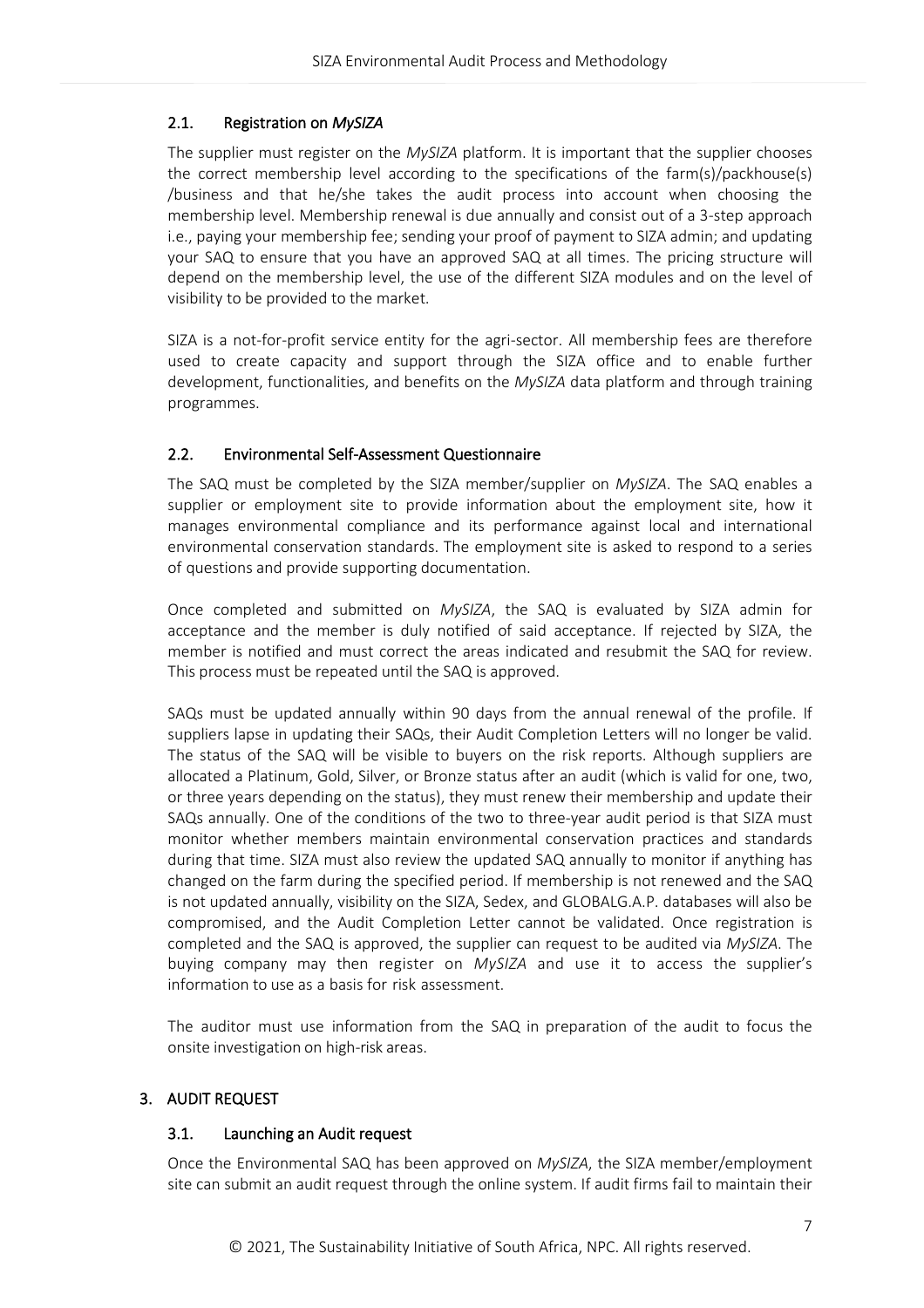membership profile by keeping it active on *MySIZA,* they will unfortunately not be visible to suppliers as an option to choose as an audit firm.

Audit firm must make sure that suppliers are active members of SIZA and have an approved Environmental SAQ before they schedule an audit. SAQs must be approved at least seven working days before the audit takes place.

SIZA will not accept any audits which were arranged through the audit firm without the supplier having an approved SAQ and an active SIZA membership on *MySIZA*. Audit firms are not permitted to schedule an audit if it was not initially requested online by the SIZA member on *MySIZA*. Auditors will not be able to access the supplier's profile on *MySIZA* if the audit was not scheduled online. Audit firms must ensure that they stay up to date with the scheduling of audit requests and that they respond to the supplier as soon as possible. Any audit request that has not been scheduled on *MySIZA* within three months will be removed from the audit firm's profile. The auditee then has the option to choose another audit firm.

Once the request has been received by the audit firm, the audit scheduler must assign an audit team (lead and associate auditors and a reviewer) to the audit. This is an online process on *MySIZA*. The auditor and the reviewer cannot be the same individual, and an auditor cannot audit the same facility consecutively more than twice.

An audit request may be made by SIZA members that may be:

- The employment site
- The supplier
- The buying company
- SIZA
- Any other party with an interest in the commercial relationship and environmental performance of the employment site. For example, the industry bodies.

Any company or organisation requesting an audit is termed an 'audit requestor'.

#### <span id="page-7-0"></span>3.2. Pre‐Audit Employment Site Profile

The information required to compile a pre-audit employment site profile is generated on *MySIZA*. When an audit request is made, the SIZA member will select the audit firm which they wish to conduct the audit. *MySIZA* will submit this request to the audit firm electronically. The audit firm will then automatically have access to information relevant to the pre-audit employment site profile, comprising of general information about the company, employment site, location, size, environmental management practices, and production processes.

This information allows auditors to:

- Prepare relevant briefing materials (industry or country-specific)
- Plan the assessment, for example the gender and language capabilities of the audit team members and the required number of auditor days (cf. 4.2.2 Audit length).

Each employment site to be audited will have completed a pre‐audit employment site profile as part of their SIZA member profile and SAQ submission on *MySIZA*. The auditor should use the information provided by the supplier along with the information provided to the audit firm when the audit is requested to make the necessary preparations for the audit, and to focus on high-risk areas during the audit.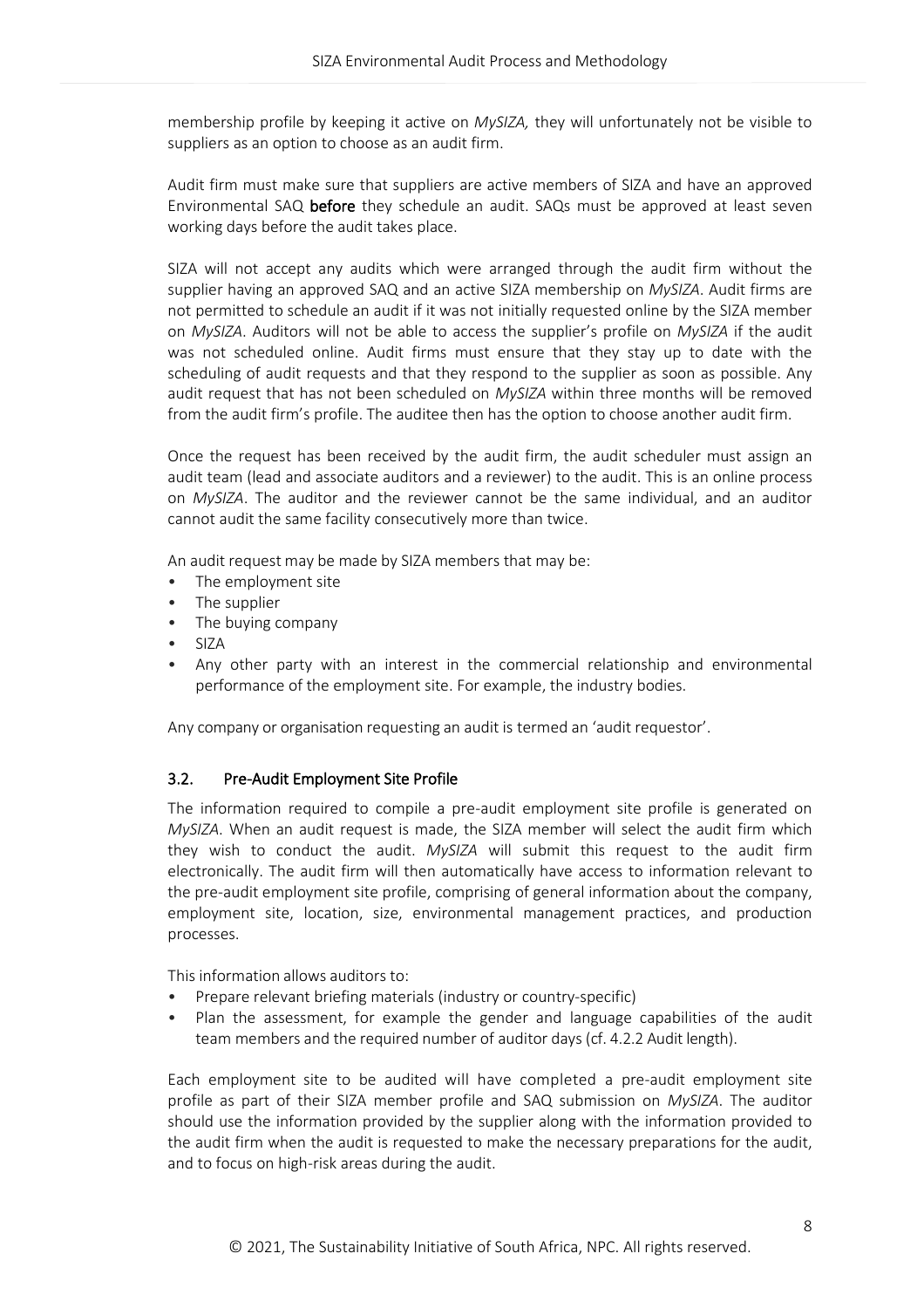A pre-audit employment site profile should have two main areas:

- 1. Supplier overview: including the name of company owning the site, legal status, location, size, and production processes.
- 2. Employment site details: such as the main production processes, management practices, and extent of natural areas.

Where the employment site itself is the audit requestor, the auditor should ensure that an agreement is in place with the employment site to allow the audit firm to communicate audit findings and any alert notifications to SIZA or any customers concerned.

# <span id="page-8-1"></span><span id="page-8-0"></span>4. PREPARATION

# 4.1. Background and Context Review (SIZA Preparation Toolkit)

# <span id="page-8-2"></span>4.1.1. Audit firm

The audit firm and auditor assigned must be fully aware of the conditions, challenges and issues prevailing in the agricultural sector in South Africa.

The auditing firm and/or the auditor should be in regular contact with regional conservation agencies which are knowledgeable about the issues which affect the environment in the South African agricultural sector.

The audit firm and assigned auditor should also regularly gather information on broader issues affecting the environment and the local community from a broad range of sources, including government and regional conservation agencies. This should include an understanding of which agricultural practices pose a risk to the surrounding environment, as well as the minimum legal requirements.

The auditor should have a detailed awareness and understanding of South African legislation and regulatory requirements that apply in agriculture. The auditor should have knowledge of what constitutes operational best practice in the agricultural sector in South Africa.

# <span id="page-8-3"></span>4.2. Audit Organisation

#### <span id="page-8-4"></span>4.2.1. Audit type

Audits should take place during a period when the employment site is in full operation (such as peak production or harvest).

Audits may be:

- Unannounced (the employment site has no warning of the audit).
- Semi-announced (the employment site is aware that an audit will take place during a given time period, but the actual date of audit is not communicated).
- Announced (at a mutually agreed-upon date).

In all cases, SIZA and the buying company (where this is not a member of SIZA) should clearly communicate its audit policy and process to suppliers and employment sites as part of its commercial terms. SIZA and the buying company's policy may include provision for all three types of audit under certain circumstances.

In the case of a semi- or unannounced audit, the audit requestor; which in most cases may be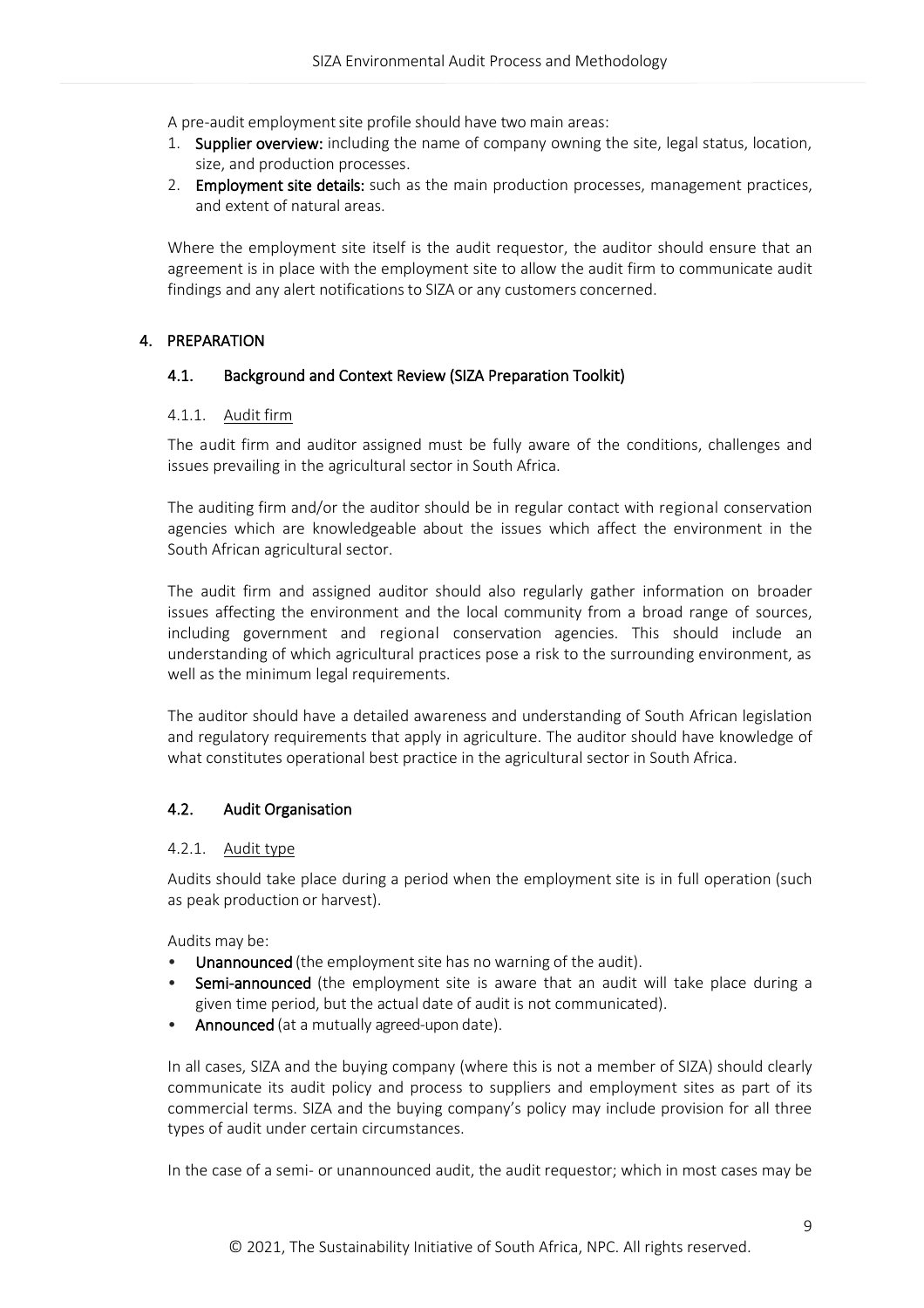the buyer, importer, exporter, or packhouse; should inform SIZA of the desired need for an audit.

The risk assessment process can be used to influence the type of audit selected. For example, the audit requestor may decide to execute semi‐announced audits in all high-risk employment sites. However, other considerations such as the relationship with the employment site should be considered since semi‐announced and unannounced audits can negatively impact supply chain relationships.

## *4.2.1.1. Unannounced audits*

Unannounced audits allow auditors to assess the conditions at an employment site in their normal state, since the employment site has not had the opportunity to make any special preparations. However, there is a risk that the employment site will perceive unannounced auditing as deceitful, that the auditor will not be able to gain access to the facility, or that the necessary information and personnel may not be available on the day of the visit to complete the audit.

To minimise these risks, the buying company should clearly communicate its policy on unannounced audits to suppliers and employment sites.

The policy should state that:

- Audits may occur unannounced at any time.
- All employment sites are required to provide both pre-audit and self-assessment information on a regular basis and this information must be accurate.
- Auditors presenting the correct credentials should be allowed full access to the employment site.
- The necessary records should always be kept at the employment site or readily available (cf. 4.4 Supplier Preparation).

Unannounced audits would need to be requested to SIZA directly to launch the request on *MySIZA*.

To avoid unannounced audits occurring outside of the production period, during periods of inactivity, or where a supplier may be absent from the site, short term notification of the intended audit by the audit firm should be permitted.

Note: Whilst unannounced audits are extremely effective at identifying an accurate picture of environmental management practices at the employment site, and may help uncover high risk issues, it can undermine the relationships along the supply chain, reducing the ability of the buying company to remediate. The experience of many companies indicates that unannounced audits should be reserved for due diligence checks or to investigate specific issues (critical issues suspected, lack of commitment/involvement of the suppliers, suspicion of fraud).

# *4.2.1.2. Semi‐announced audits*

Semi‐announced audits reduce the risks to the commercial relationship and increase the ability of the buying company to remediate. Buying companies should clearly communicate their policy on semi- announced audits to suppliers and employment sites.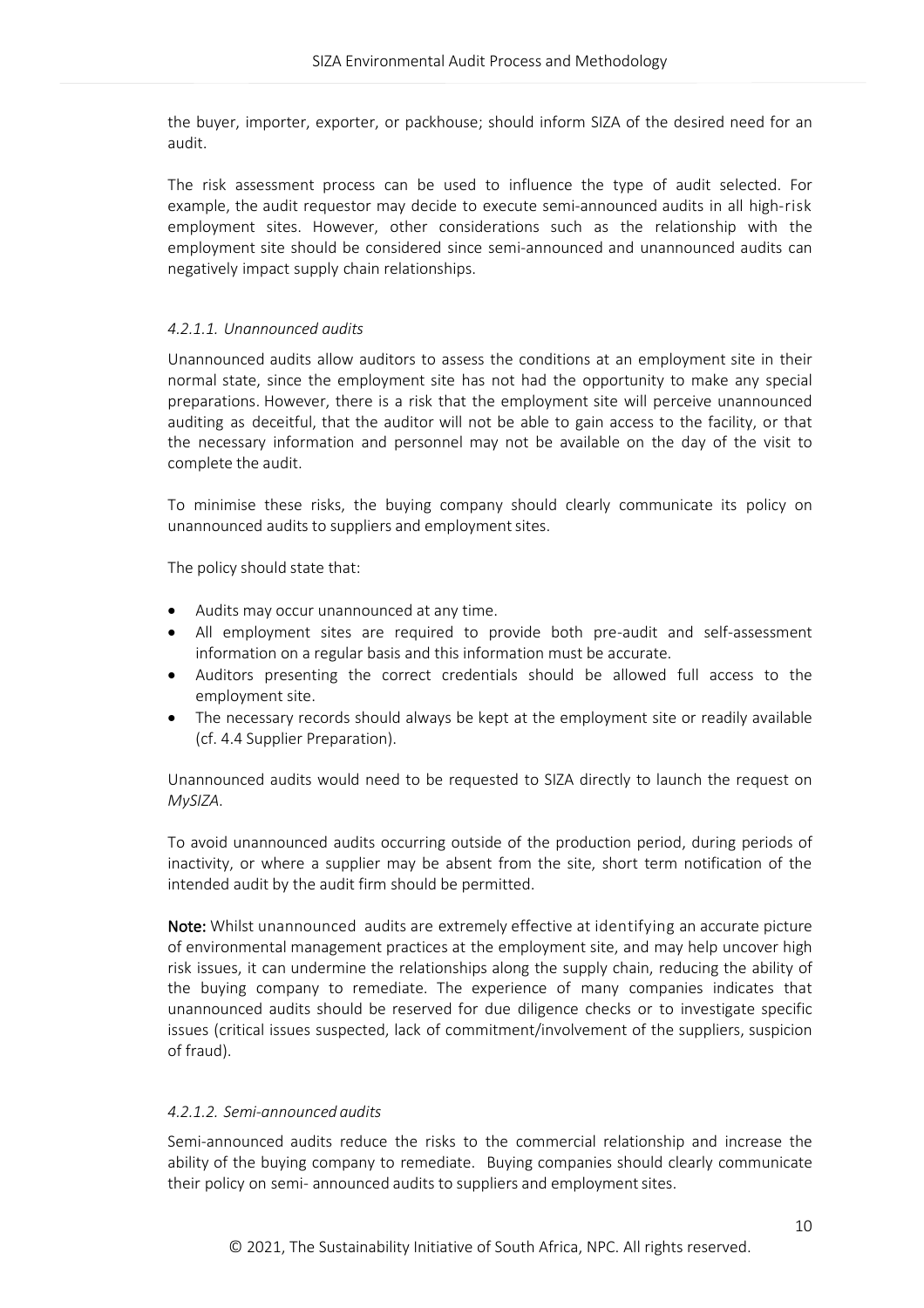The policy should include the following points:

- The buying company will specify a window during which an audit may take place. Audit windows may range between 2 weeks and 2 months.
- All employment sites are required to provide up-to-date and accurate pre-audit and selfassessment information at the beginning of the window.
- Auditors presenting the correct credentials during the audit window should be allowed full access to the employment site.
- The necessary records should be kept at the employment site during the window.

Semi-announced audits would need to be requested to SIZA directly to launch the request on *MySIZA*.

# *4.2.1.3. Announced audits*

The right to perform an announced audit should be a normal part of the commercial relationship. However, there is a risk that employment sites may make special preparations for the audit and best practice is to use a mix of announced, semi-announced, and unannounced audits to mitigate this risk. Buying companies should clearly communicate their policy on announced audits to suppliers and employment sites.

The policy should include the following points:

- The buying company will agree on an audit date with the employment site in advance.
- The employment site is required to provide up-to-date and accurate pre-audit and selfassessment information in advance of the audit.
- Auditors presenting the correct credentials on the date of the audit should be allowed full access to the employment site.
- The necessary records and the concerned personnel should be available at the employment site on the day of the audit.

# <span id="page-10-0"></span>4.2.2. Audit length

The duration of the site visit shall allow for an opening meeting with site management, complete evaluation of all standard requirements, completion of applicable checks and discussion of results and corrections to management. The usual duration for the SIZA Environmental site visit is between 3-8 hours. The minimum of 3 hours duration shall apply to the simplest circumstances (one site, no packing facilities, no chemical storage facilities, no natural areas, no invasive alien plant species, etc.). Factors that will increase the minimum of 3 hours are as follows:

- Complexity of production activities
- Chemical storage facilities
- Packhouse
- Extent of natural areas
- Multiple sites and locations

#### <span id="page-10-1"></span>4.2.3. Multi-site audits

There may be instances where a single legal entity owns and operates several production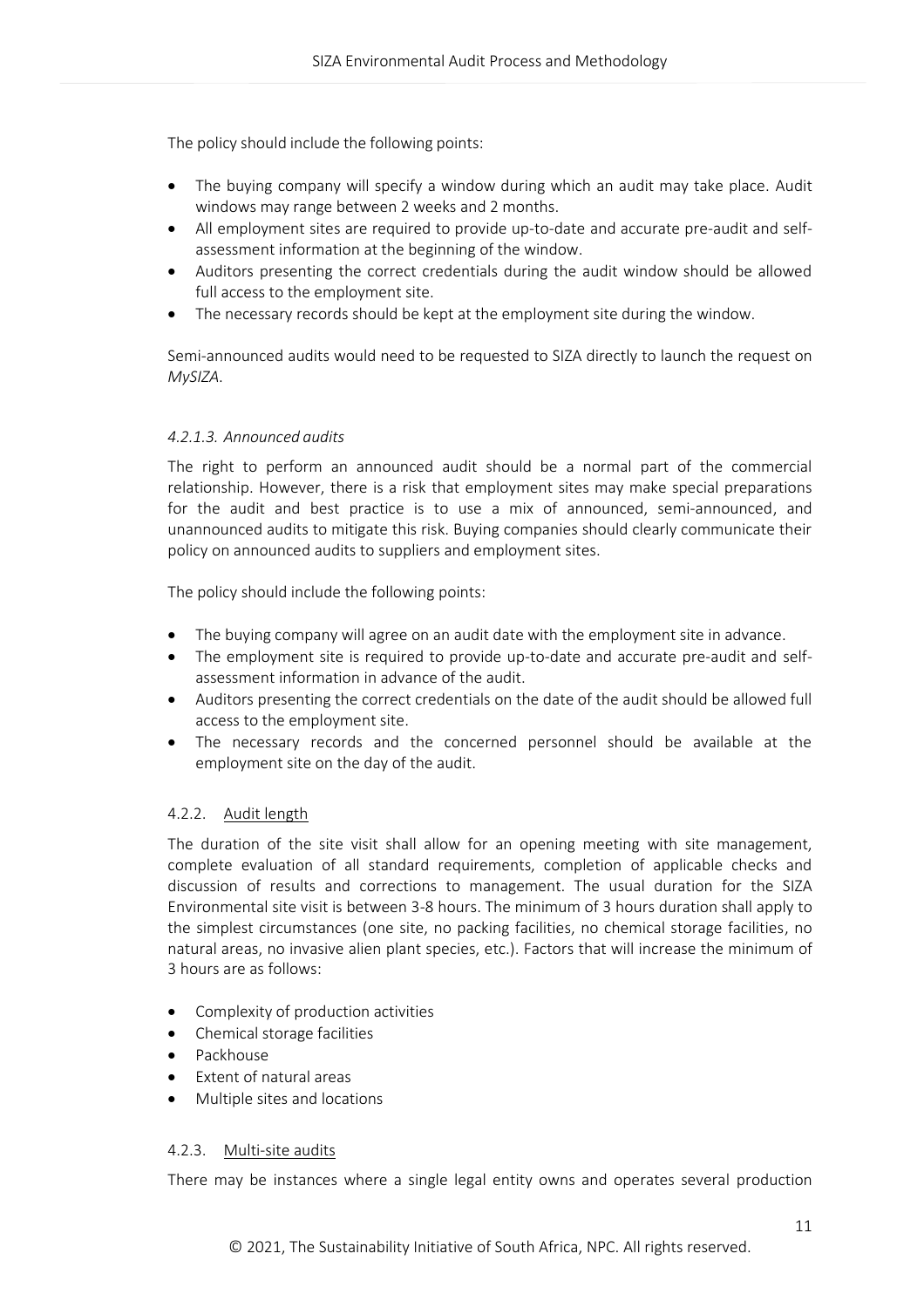units – particularly in the agricultural sector. The multi-site principle is applied where the organisation and multiple sites are registered as one legal entity and has one management system that is centrally controlled at a head office base.

The audit team will include all sections of the business as part of the legal entity that is managed under one centralised management system. It is important that all PUCs, PHCs and/or production sections which form part of the audit be listed on the audit report. All production units that formed part of the audit will be listed and included in the audit report and will be covered by the Audit Completion Letter. In cases where businesses knowingly exclude production units, the business risks the rejection of the audit report from SIZA and buyers, and SIZA will not be liable or responsible in such a case.

When a business operates another business under the same trade name (or legal entity), but this business has a different management system/team, it is strongly advised and recommended that such a business complies to the requirements of the SIZA programme. The business should register this entity as a separate business on *MySIZA* and undergo a separate audit. This is to protect the business' integrity and ensure truthful representation of a business operating under one entity/trade name.

However, once all production sites have been declared on *MySIZA*, these form part of the scope of the audit, and auditors are required to audit both the head office as well as undertake inspection visits at all the production sites forming part of the scope of the audit. It is important that all PUCs which form part of the audit be listed on the audit report. If a PUC is not listed during an audit, it will be excluded from the audit and the Audit Completion Letter for as long as the validation period of the Audit Completion Letter. PUC and PHC codes cannot be added to a profile between audits.

In this case, the audit firm may apply the "multi-site" principle which involves the following:

- 1. A centralised systems-audit at the company's head office, during which company policies and procedures are assessed. This will include interviewing senior management in order to gain an understanding of the working of the organisation, as well as to ascertain the level of commitment and awareness from senior management.
- 2. The legal entity would need to declare the production units to be included in the audit scope based upon risk factors. These factors include: the distance from the head office, detail and clarity of information submitted on the SAQ per production unit, size of the different production sites, type of commodities produced by the production sites, confirmation of implementation of the centralised quality management system across all production sites by the legal entity e.g. internal audits, consideration of any relevant issues raised in the media etc.
- 3. The objective of the site assessments would be:
	- a. To determine compliance with central quality management systems.
	- b. To perform site inspections to all the declared production sites under scope on *MySIZA* to assess and evaluate chemical storage facilities, natural areas, and any other employment site related criteria.

#### Processing and packing facilities

It will be expected of all processing facilities and packhouses to ensure *full compliance throughout their supply chain*. The expectation is that all facilities that supply to the packhouse for example, must have a valid SIZA audit or any other acceptable compliance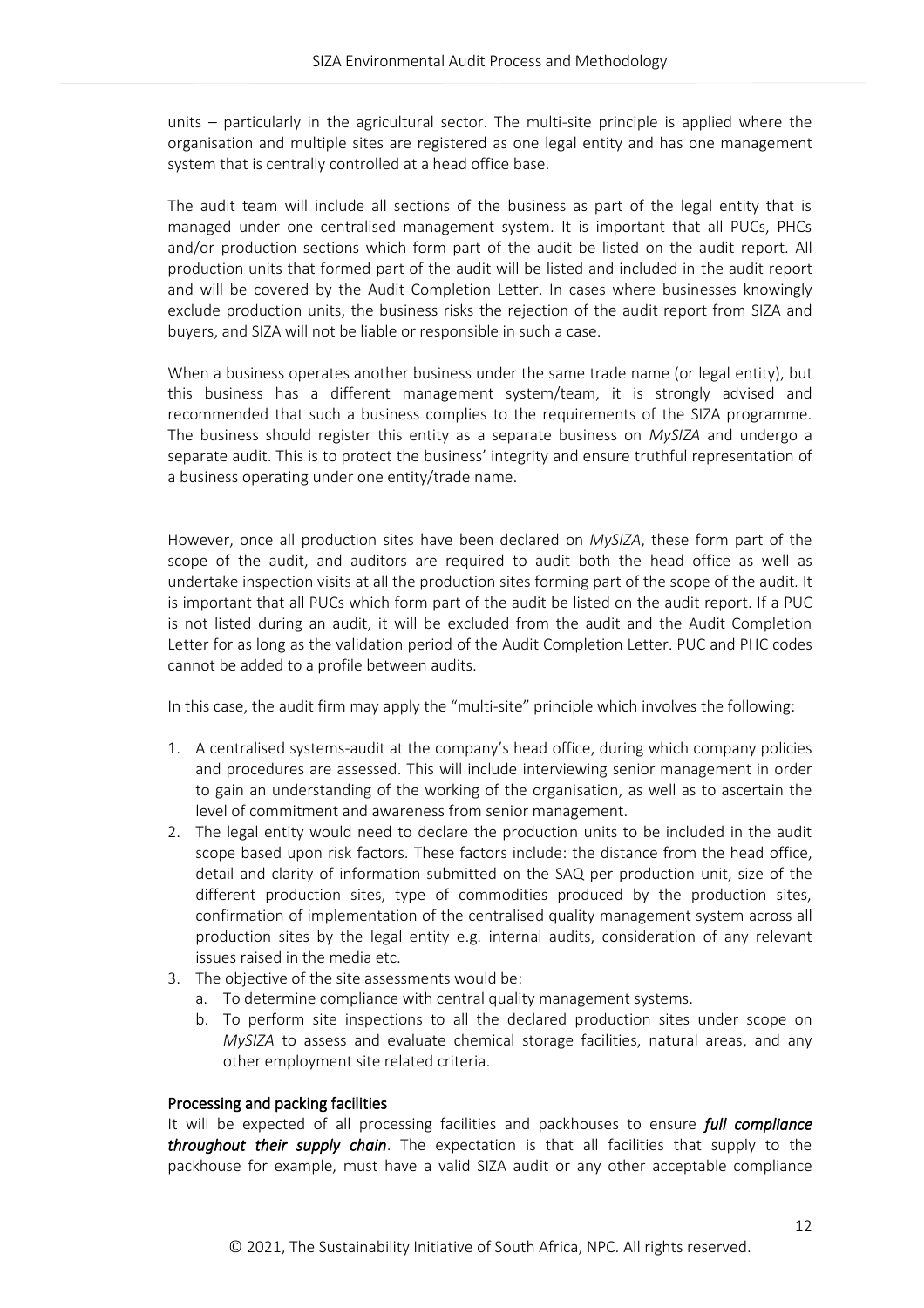audit in place to allow for transparency and credibility of the supply chain. As SIZA realises this process can take time, the expectation is for all facilities to comply by the  $1^{\text{st}}$  of April 2023. This provides a reasonable cycle for all existing and prospective businesses to plan and implement the necessary requirements before their next audit.

The legal entity may request to add additional production units before the audit for inclusion, subject to the submission of an updated SAQ and assessment process by SIZA.

## <span id="page-12-0"></span>4.2.4. Audit team

The audit should be conducted by a competent SIZA-approved environmental auditor, who should be employed by an independent third-party audit company that has been approved to conduct SIZA Environmental audits.

Auditors and auditing firms should be chosen based on:

- Audit training and skills
- Audit experience
- Local and industry knowledge
- Language skills
- **Reputation**
- **Integrity**
- Impartiality
- Commitment to improving environmental compliance in the agricultural sector.

To prevent any conflict of interest, the auditor must not have any professional or personal involvement e.g., consulting, shareholding, and ownership, or family ties to or with the employment site.

The audit firm should undertake to ensure that due diligence measures are exercised to ensure impartiality.

#### <span id="page-12-1"></span>4.2.5. Audit frequency

While it is acknowledged that the objective of the SIZA programme is to promote improvement and thus not focus on the audit, it is also acknowledged that the audit process has an important role to play in the overall success of the programme and is also recognised as an important tool in measuring and defining the improvement that has taken place.

It is also acknowledged that the audit is regarded by brand owners, retailers, and buyers around the world as an important part of their own internal due diligence processes and by which they can identify and manage risk.

The SIZA programme therefore seeks to address both of these components through the application of a risk-based audit rating matrix which offers the opportunity for those suppliers that achieve a low-risk rating to benefit from a maximum of a 3-year audit frequency whilst still ensuring technical robustness through the application of increased frequency for suppliers that have a higher risk rating. In other words, audit frequency is directly related to risk rating.

Further details on the audit frequency are available in Annexure 2.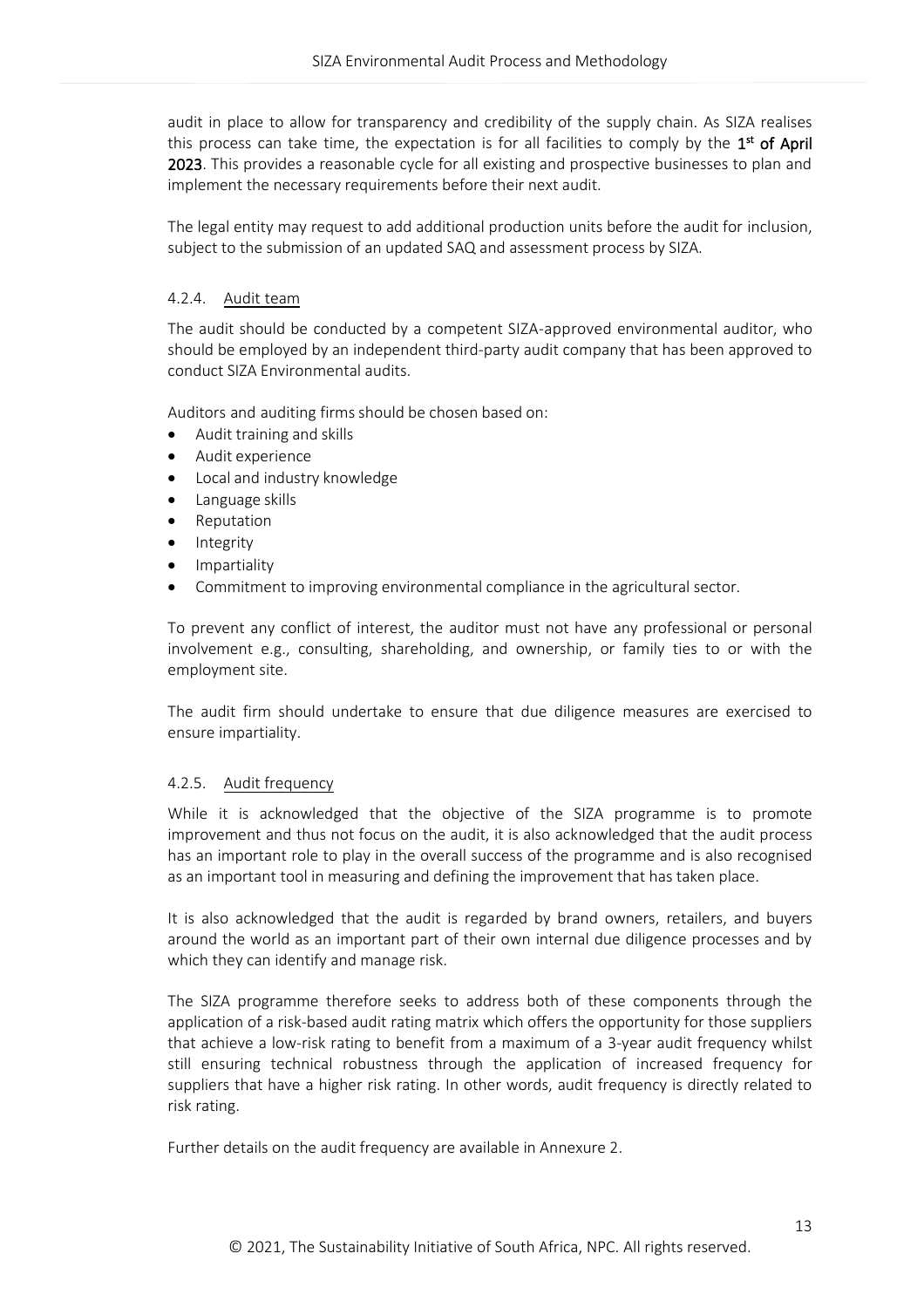# <span id="page-13-0"></span>4.3. Communicating Audit Arrangements

## <span id="page-13-1"></span>4.3.1. Information for the Employment Site

The audit firm should communicate the following information to the employment site at least two weeks before the audit. This should be communicated in writing and in the relevant local language.

- Confirmation of receipt of the SAQ as completed on *MySIZA* and any further information required from the employment site.
- Information about the code of conduct against which the employment site is being audited and SIZA's approach towards environmental compliance.
- Information about the alert notification when a critical non-compliance would be identified.
- Introduction of the audit team.
- The audit agenda including:
	- o Timetable
	- o Topics to be covered
- Key personnel invited to participate in the audit, including but not limited to:
	- o Management
	- o Environmental Officer
- List of documents that the employment site will need to make available to the audit team on the day of the audit, including but not limited to:
	- o Environmental management plans
	- o Company policies
	- o Invasive Alien Plant (IAP) control plan
	- o Legal compliance documentation/permits (where applicable)
	- o Environmental Impact Assessments and ploughing permits for cultivation of virgin soil
	- o Water use registration
	- o Registration of water storage
	- o Dam safety certificates
	- o Authorisation permits for any on-site waste management facilities
	- o Fire permits
	- o Permits for the cultivation of invasive alien plants (where applicable)
	- o Records of planting material
	- o Soil and crop sample records
	- o Water sample records
	- o Irrigation records
	- o Fertiliser programme
	- o Evidence that procedures are followed
	- o Training records
	- o Machinery inspection/service logs
	- o Electricity and fuel records

# <span id="page-13-2"></span>4.4. Supplier Preparation

Employment site management should ensure that:

• A member of senior management who will participate in the environmental audit attends SIZA pre-audit training during which they will receive information inter alia on SIZA's approach to environmental auditing, the SIZA environmental standard, and the environmental APM.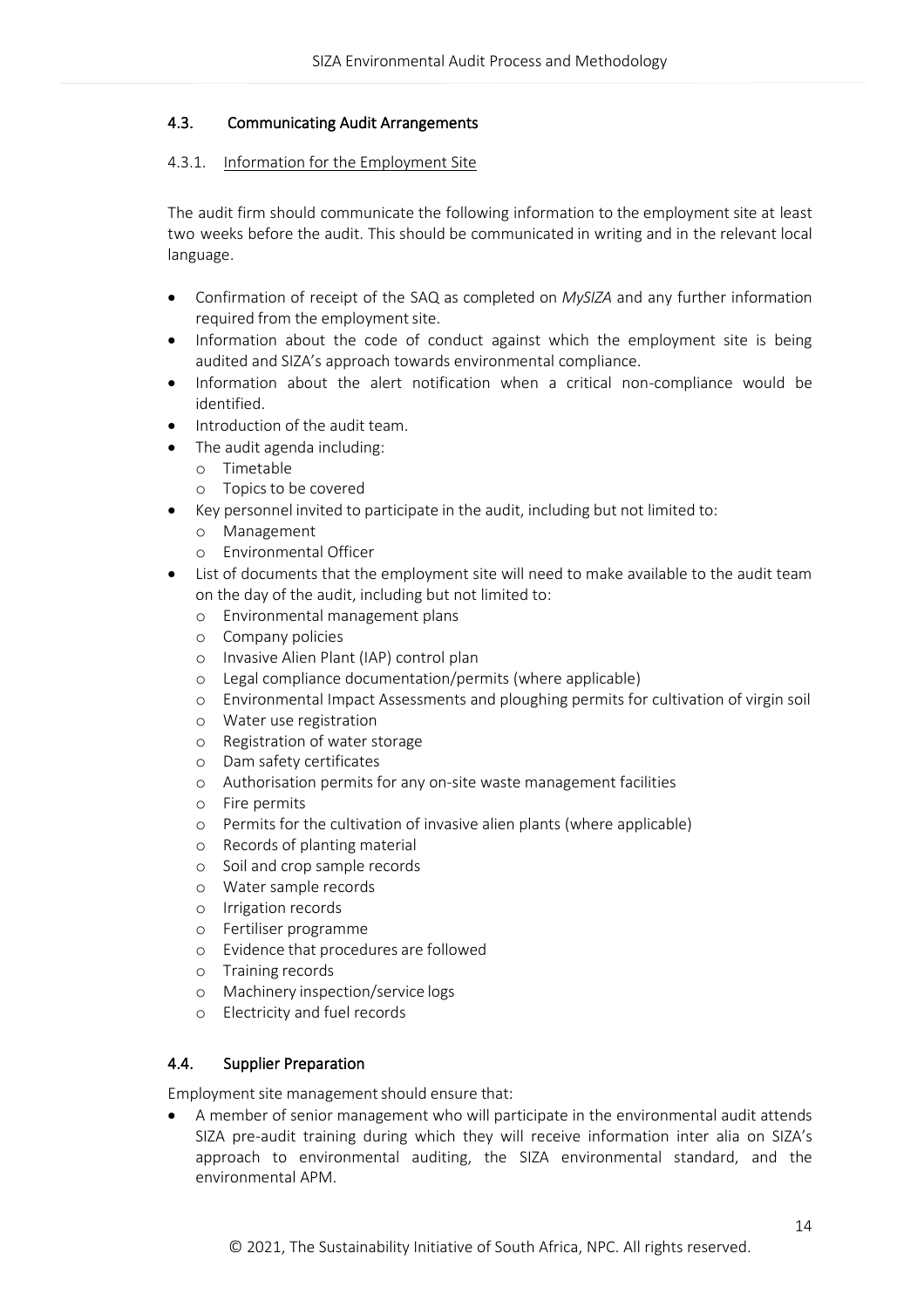- Documentation shall be available on the day of the audit. This includes information and documents that are usually stored at another location (e.g., a central office where environmental management plan and legal documentation is kept).
- Relevant personnel are at the employment site.
- Supervisors and managers are instructed to allow unobstructed access to auditors.

#### <span id="page-14-0"></span>4.4.1. Information for workers

Clear information about the audit should be communicated by the employment site to workers explaining the purpose of the visit and the process.

This information should be available in the principal languagesspoken by workers and should include:

- Purpose and scope of the audit.
- Introduction to auditors and their role (emphasising they are independent and external).

Documents were compiled which suppliers can use in preparation for the audits. These documents are available directly from the SIZA office.

Free templates in relation to policies and management systems are also available in the SIZA library on the website. Agri-worker videos and awareness raising videos are also available in the SIZA library to ensure that workers are also prepared for the audit.

The SIZA audit checklist which was compiled for auditors to use during the audit is only available to audit firms on *MySIZA* and is not for distribution.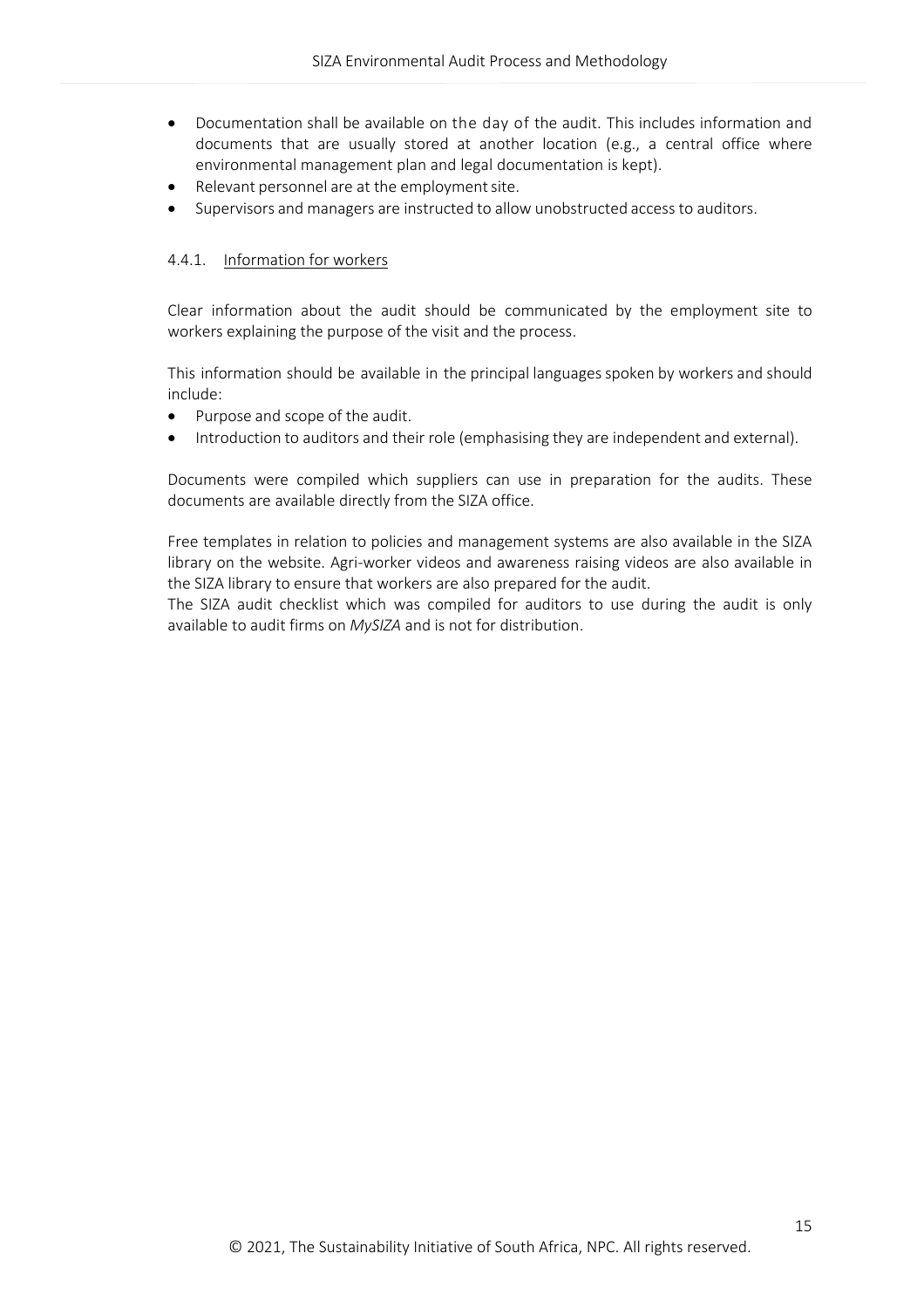# Sample Communication

On *(insert date)*, representatives from *(insert audit firm)* will be visiting *(insert employment site name)* to assess the environmental management systems of the business.

The representatives will be looking at the following areas:

- Management systems
- Responsible management of waste
- Soil management practices
- Control of invasive alien plants
- Water-use efficiency
- Reducing greenhouse gas emissions
- Pollution prevention
- Conservation of biodiversity and ecosystems

The visit will consist of meeting with management, a facility inspection and document reviews.

If you would like to get in touch with the representatives from *(insert audit firm)* to discuss the audit or any other issues, please do not hesitate to do so:

(Insert contact details of audit firm)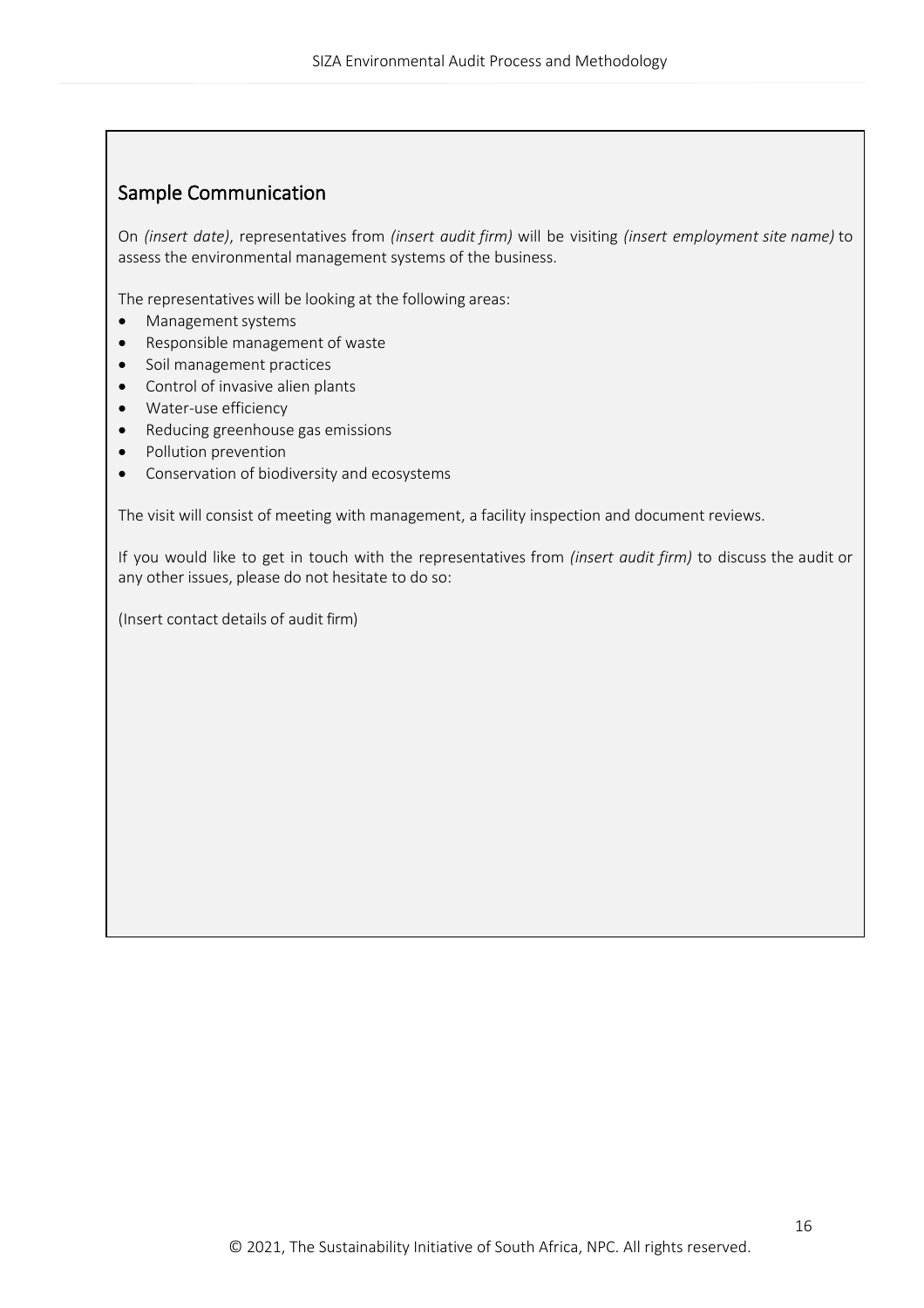# <span id="page-16-0"></span>5. AUDIT EXECUTION

The audit should include the following:

- Opening meeting
- Employment site tour (and optional perimeter survey)
- Management interviews
- Document review
- Review of corrective evidence from previous non-conformances to confirm corrective action clear out
- Audit team pre‐closing meeting
- Closing meeting, including summary of findings
- Agreement of findings

This chapter sets out best practice for each step of the audit.

The only time an audit can be stopped/cancelled after it has already started, is when the supplier demands that the audit be stopped, when the auditor's welfare is in danger, or when the supplier discloses false information to the audit firm which influences the scheduling of the audit or the physical implementation of the auditors' duties.

# <span id="page-16-1"></span>5.1. Opening Meeting

The opening meeting must be conducted in the language spoken by management. It should be attended by relevant people including:

- Senior management.
- Managers responsible for key environmental and production functions.

This should be formally presented in a format agreed upon with the audit requestor to ensure the audit requestor's perspective is clearly communicated in an appropriate tone.

In the opening meeting, the audit team should:

- Introduce the audit team.
- Explain the purpose and scope of the audit, including:
	- o Potential benefits to the employment site (opportunity for management to identify and manage risk, opportunity to engage in continuous improvement, opportunity to meet customer needs etc.).
	- o Clarify that the purpose of an audit is continuous improvement.
	- o The standard against which the audit will be conducted (code of conduct, applicable law, international law, collective agreement when relevant, whichever affords the highest level of protection).
- Explain that the minimum requirement is transparency.
- Explain that no attempts to unduly influence any party will override the objectivity of the process and integrity of the auditor.
- Outline the audit process.
- Review the information provided in the pre‐audit employment site profile (including previous corrective action report and follow‐up actions).
- Confirm any special arrangements/precautions required for the employment site tour.
- Confirm permission to take photographs.
- Agree on a process for communicating issues as they arise during the audit. It is best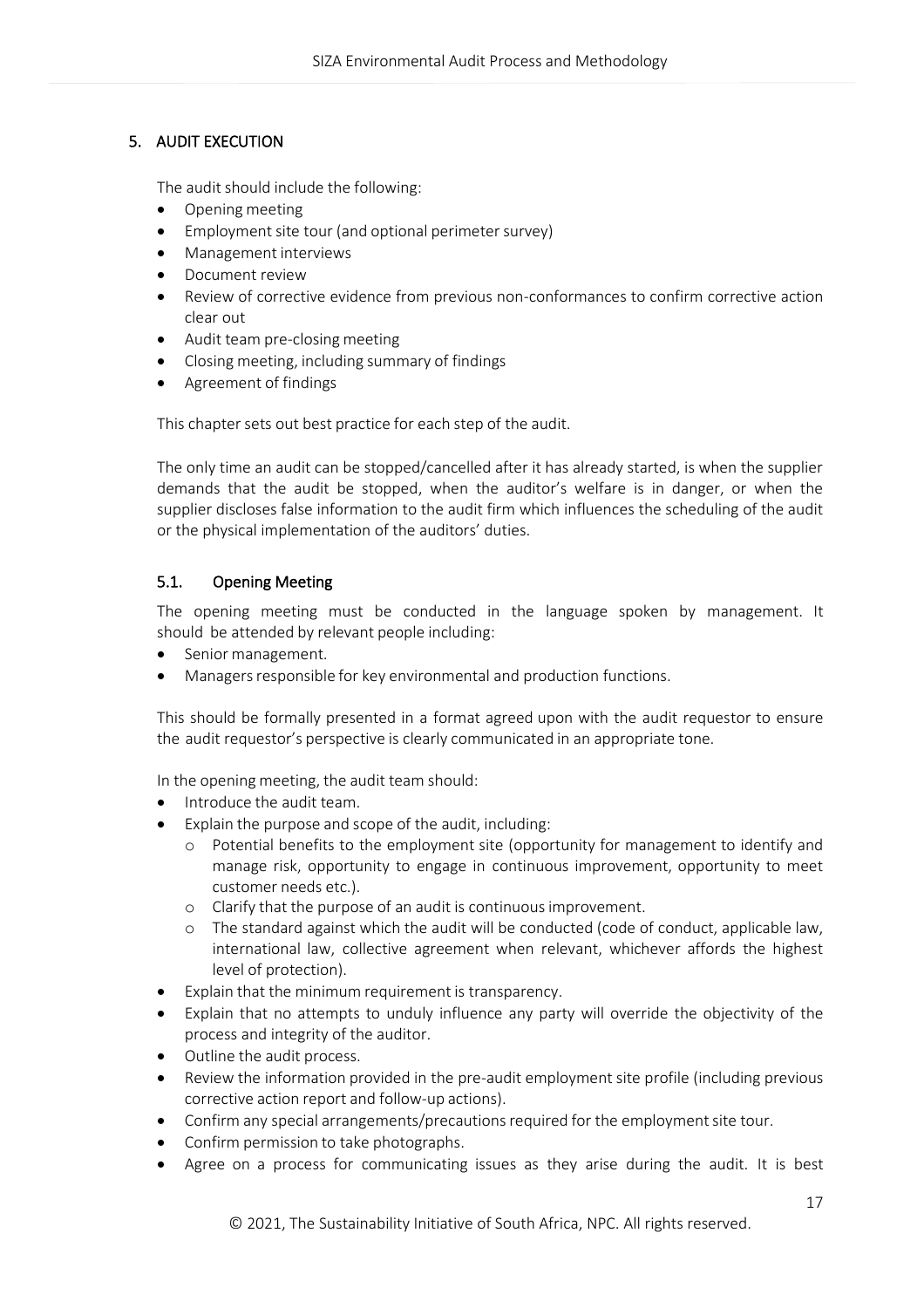practice to communicate issues as they arise to build consensus around findings and corrective actions and allow management to:

- o Provide additional evidence where necessary.
- o Address issues immediately.
- Confirm the importance of attendance at the closing meeting and ensure that all key personnel can attend.
- Provide an opportunity for questions and to address concerns.

## <span id="page-17-0"></span>5.2. Employment Site Tour

## <span id="page-17-1"></span>5.2.1. Process

The purpose of the employment site tour is to enable the audit team to observe the physical conditions and current practices in all areas of the employment site and to form a view of how physical conditions measure up to the audit requestor's policy, applicable codes of conduct, legal and regulatory requirements, and any other requirements. The findings from the tour will be concluded with evidence from management and document review.

As a general principle, the auditor should be able to visit all the areas of the employment site and should set the pace of the tour. However, in some cases, employment sites may prohibit visitors from walking unaccompanied through employment site production areas or forbid photography for reasons of safety or commercial confidentiality. The auditor should note restrictions on access or photography in the audit report, and if restrictions seem unreasonable should escalate according to the audit requestor's policy.

Auditors should make every effort to ensure production is not disrupted during the employment site tour, whilst ensuring that they are able to view the production area during busy production periods. It should be possible to move around the site without delaying or halting production.

The ability of management to continue production at the site during a visit is crucial to gaining an accurate idea of working conditions and to securing management co-operation for the remainder of the visit. Auditors should keep this in mind during the site tour.

In order to achieve this, the auditor should for example:

- Ask that they be accompanied by only one or two people: usually the site manager or environmental manager.
- Be aware of site traffic.
- Avoid walking where workers are trying to move or transport product from one area to another.

The audit team should walk around the employment site, production areas, storage rooms, dispatch areas, all other areas with managers in order to:

- Understand the work done at the employment site.
- Evaluate good environmental management practices.
- Identify potentially vulnerable areas for pollution/environmental degradation.
- Note other physically observable evidence that relate to other areas of the standards.
- Cross‐check whether all processes necessary for the production of finished produce are carried out in‐house, at the employment site or whether there are indications that some operations may be sub‐contracted to other units.
- Observe management systems and practices, including atmosphere between management and workers.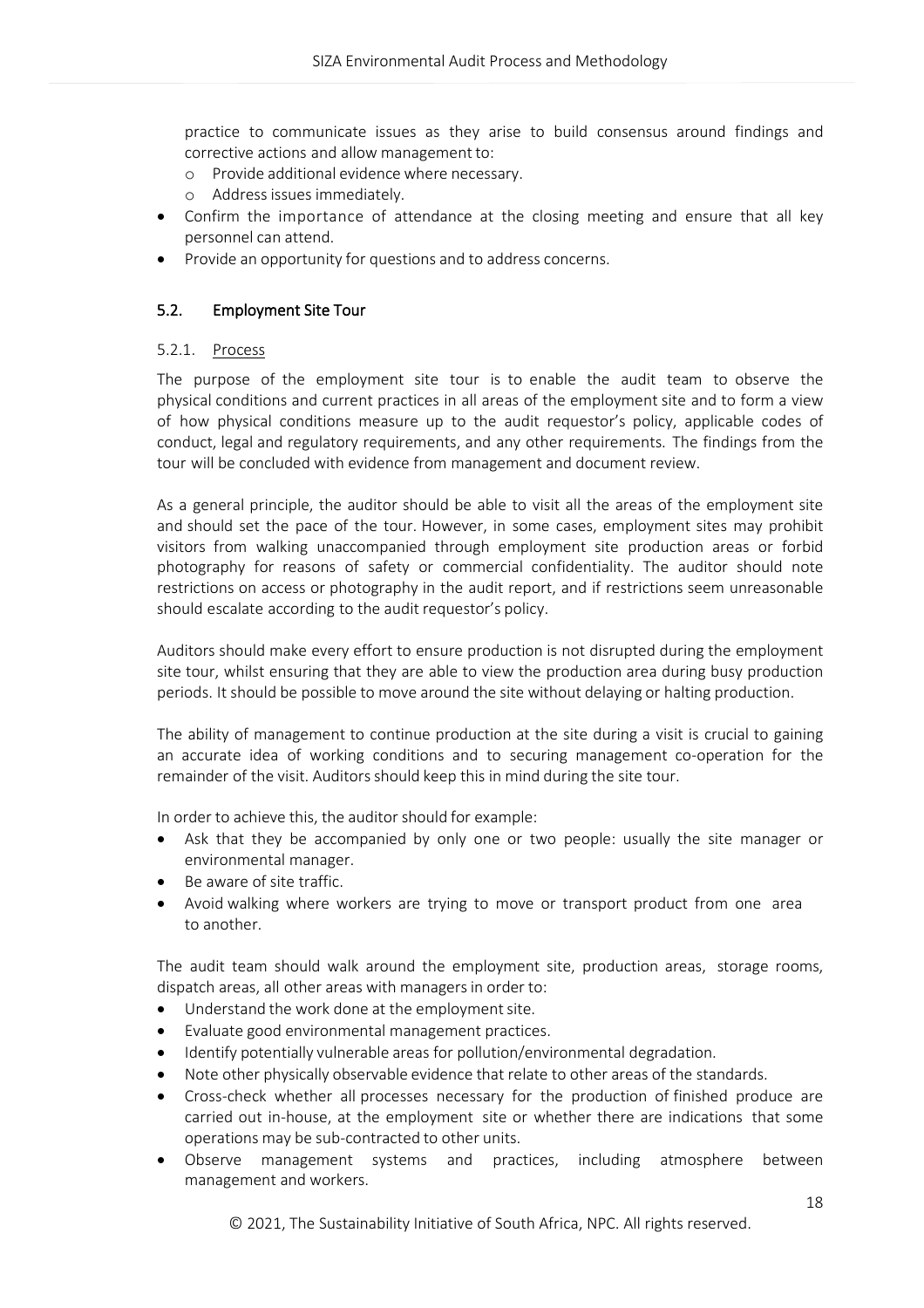The auditor/audit team should raise issues as they arise during the employment site tour, giving managers the opportunity to seek clarification, respond, and provide explanations or further evidence.

The auditor should focus on, amongst others:

- Fire equipment and emergency equipment
- Machine protection and maintenance
- Accidental spillage procedures
- Hazardous substances storage, handling and disposal (filling points)
- Storage of fuel
- Waste management (recycling and disposal)
- Quality records
- Display of codes of conduct
- Sewage and wastewater management
- Protection of natural areas
- Risks of soil erosion
- Invasive alien plant growth
- Buffer zones adjacent to natural areas
- Conservation and restoration practices

## <span id="page-18-0"></span>5.2.2. Optional perimeter survey

A perimeter survey can be useful to provide supplementary information about the employment site and its local context and to identify specific risk issues.

The perimeter survey should focus on:

- The surrounding environment (e.g., industrial park, neighbourhood, business district, etc.) and its advantages/constraints.
- Water resources.
- Other facilities located on the employment site property (e.g., water treatment vs. external water discharge).
- The physical construction and natural extent of the employment site (e.g., structures on the property, natural/conservation areas, natural water sources, areas of waste disposal, etc.).
- Other production units within the employment site property which are not part of the scope of the audit.

#### <span id="page-18-1"></span>5.2.3. Management Interviews

The audit team should work through the relevant code requirement discussing each issue area in depth with the managers. Open questions and discursive interview techniques should be used. It is important to talk to the senior managers, but also assistant managers who may have a different perspective.

#### <span id="page-18-2"></span>5.3. Document Review

#### <span id="page-18-3"></span>5.3.1. Document Sampling

The documentation requested by the auditor should be available on-site, including management systems, machinery maintenance, record keeping, and training documents.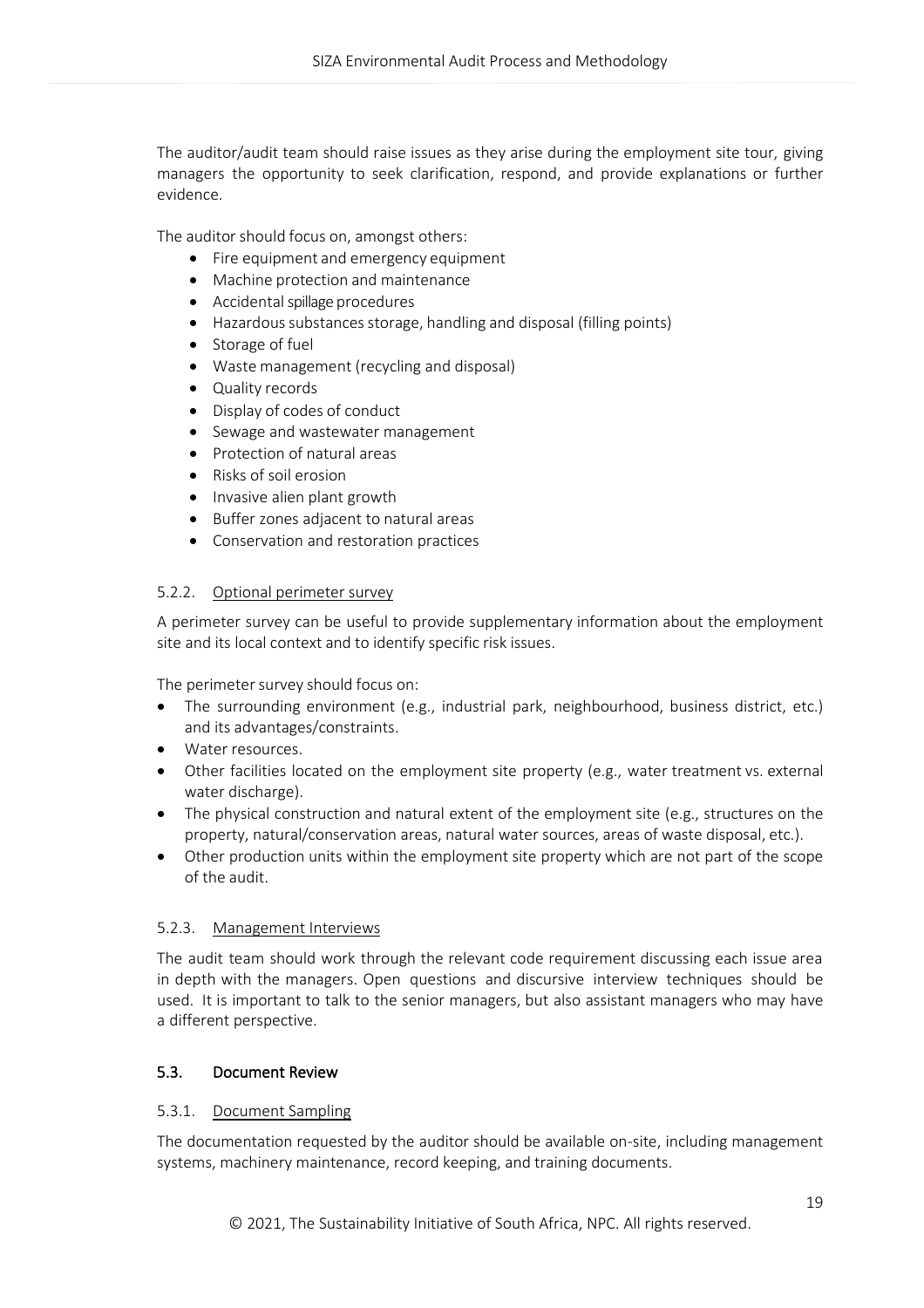The auditor should go through a comprehensive document trail including the following (please note that this is not an exhaustive list):

- Environmental management plans
- Invasive alien plant clearing plan
- Company policies
- Legal compliance documentation / permits
	- o EIA and ploughing permits for cultivation of virgin soil
	- o Water use licences
	- o Dam safety certificates
	- o Authorisation permits for any on-site waste management facility
	- o Membership of fire protection agency
	- o Management plan or legal document formalising the conservation of biodiversity within natural areas
	- o Permits/authorisation letters for the growth of invasive alien plants
- Training records
- Records of planting material
- Fertiliser records
- Pesticide/spray records
- Water records
- Waste records
- Proof of soil, crop and water samples
- Proof of conservation and restoration
- Farm maps

Emphasis should be placed on evidence that there is a systematic approach to managing all aspects of the relevant code.

# <span id="page-19-0"></span>5.3.2. Document Inconsistencies

Inconsistencies between different types of documents and practices should be raised with the employment site management as early as possible during the audit. Management should be encouraged to provide accurate records which present the full picture of the employment site's operations for review prior to the closing meeting.

# <span id="page-19-1"></span>5.4. Alert Notifications

Where a critical non-compliance is identified, the auditor should inform the audit firm immediately of said critical status. The audit firm should formally communicate the critical noncompliance to the audit requestor and submit the alert notification on *MySIZA* within 24 hours so that agreement can be reached on the status and action to be taken. Based on this decision, the audit firm, SIZA, the audit requestor, and the employmentsite can then work together to plan an appropriate and timely resolution to the issue.

If an auditor believes they might be at risk as a result of communicating a critical non‐compliance, the audit team should wait until it is removed from that situation before issuing the alert notification.

A description of how to evaluate non‐compliances can be found in paragraph *5.5.1 Noncompliances, Observations and Good Practices Evaluation*.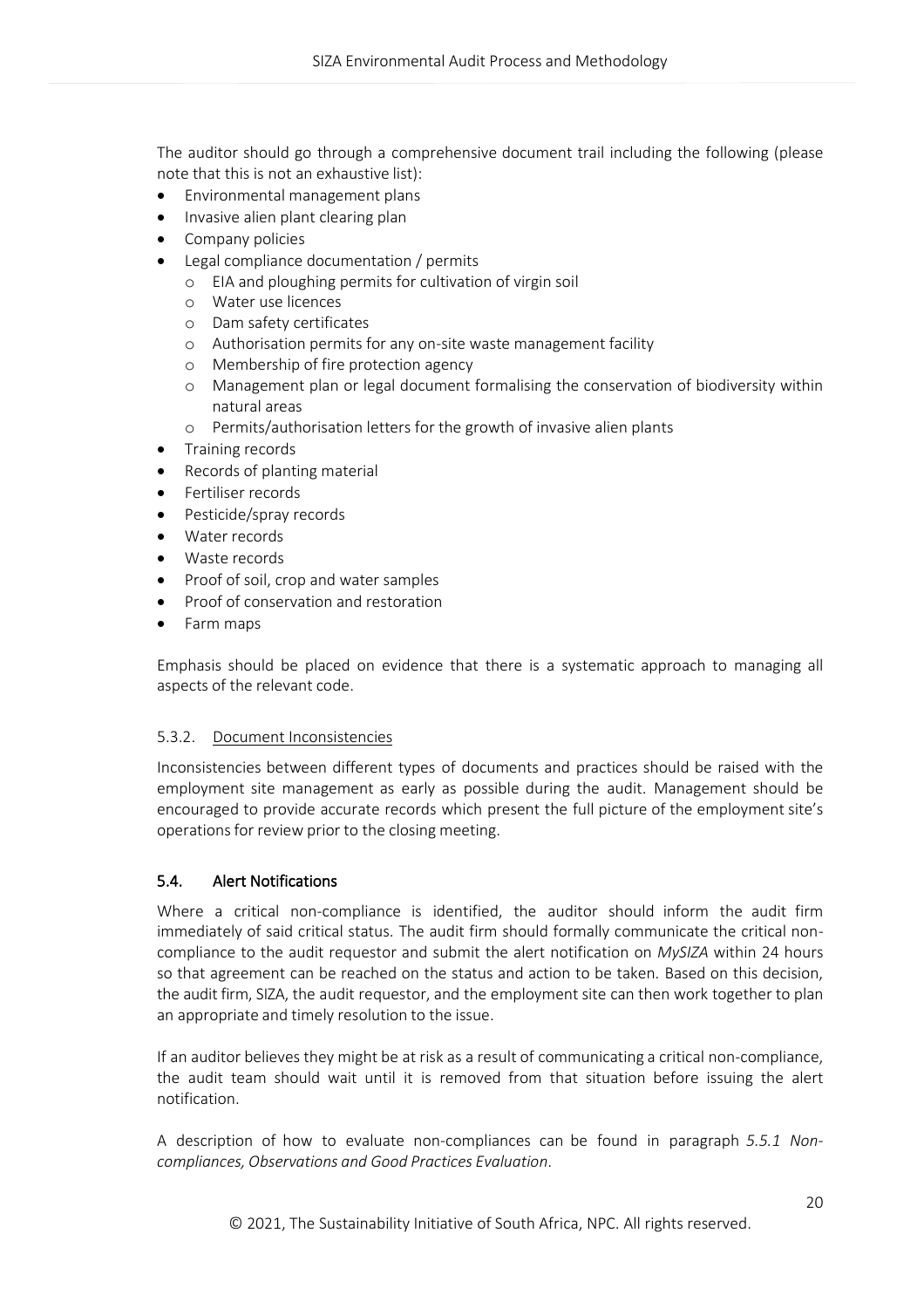Examples of critical non‐compliances can be found in the tables in *Annexure 5.*

# <span id="page-20-0"></span>5.5. Audit Team Pre‐Closing Meeting

The audit team, where applicable, should meet before the closing meeting to discuss the findings of the audit (document checks and employment site tour) and identify inconsistencies, non‐compliances, observations, and good practices. The analysis of evidence gathered is a prerequisite to the closing meeting. It must be completed even if the auditor is alone at the employment site.

The audit team should prepare for the closing meeting by identifying and agreeing:

- Non-compliances found, including:
	- o Their status/severity (critical, major, minor).
	- o Specific evidence found.
	- o Recommended corrective actions, how these can be verified, and a suggested timeframe for completion.
- Systematic problems and issues from once‐off, isolated, non‐systematic issues.
- The root cause of problems, where possible.
- Good practice examples.
- Prioritisation of issues.
- Any requests for additional information or evidence.

The Corrective Action Plan Report (CAPR) has been designed to provide a structure to the audit team's findings, provide a summary of all the findings and help the audit team develop a corrective action plan and structure a closing meeting.

The Corrective Action Plan (CAP) includes:

- Audit findings: summary of non-compliances, good practices, and evidence found.
- Classification of non-compliances.
- Reference to the applicable code of conduct and/or law which has been contravened.
- Recommended corrective actions: auditor's suggestion on how the audit findings can be resolved.
- Person(s) responsible for corrective action.
- Verification method:
	- o A desktop-based follow-up may be used to verify corrective actions for minor non- compliances but provides less assurance than a follow-up audit. Desktopbased verification should check corrective actions through photos, copies of certificates, invoices etc., submitted by the employment sites.
	- o Follow‐up audits are recommended for critical or major non‐compliances, or when corrective actions can be evaluated only through interviews and extensive documentation reviews (see section 6.4.1 for guidance on conducting follow‐up audits).
- Timescale for completion: the amount of time required for the issue to be closed. The time allocated for corrective actions to be completed should be appropriate, realistic, and timely.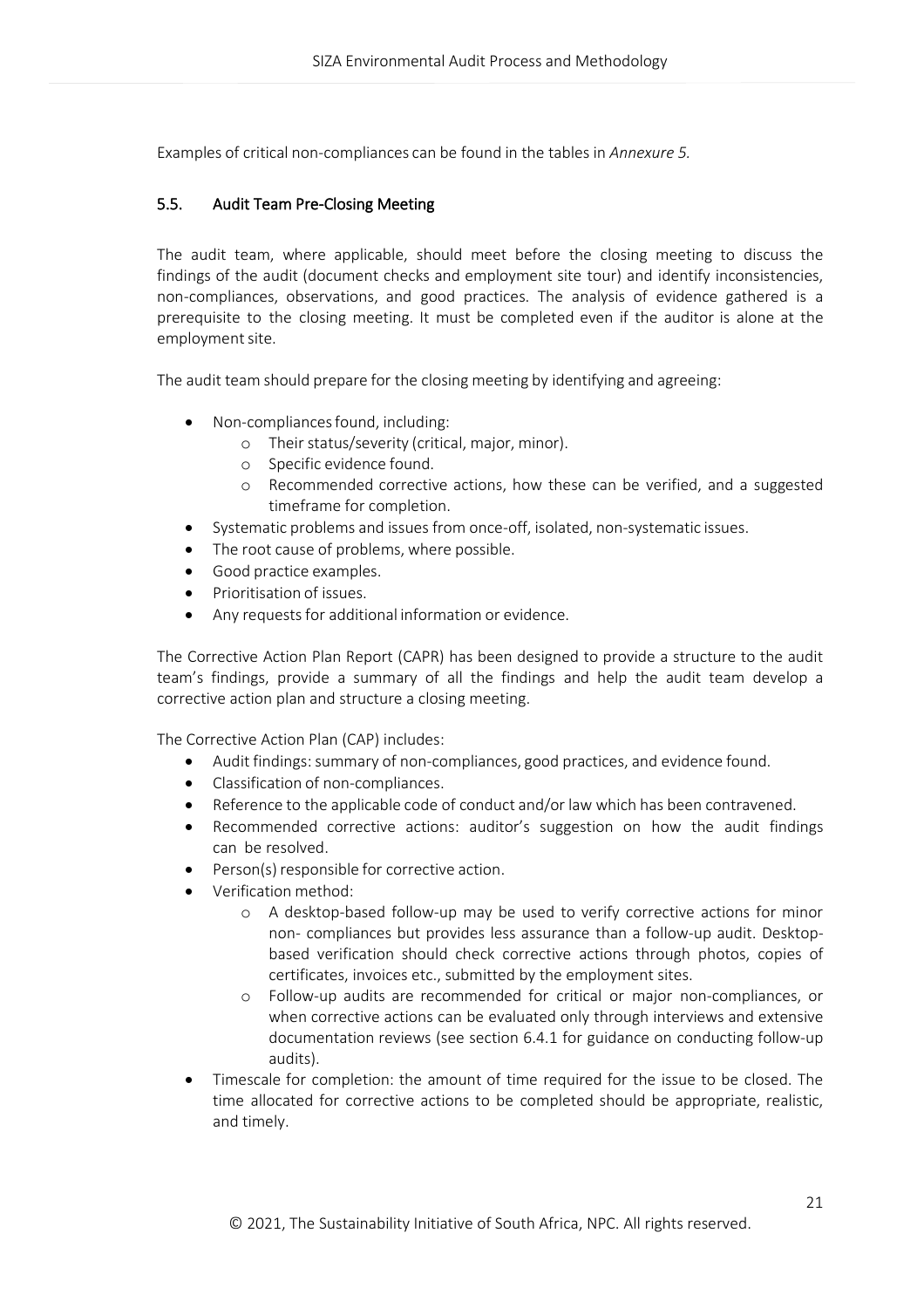The CAPR should:

- Be clearly described and presented in English.
- Be distributed as follows:
	- o One original signed copy for the employment site manager.
	- o A second original signed copy retained by the auditor together with other audit documentation.
	- o A hard or soft copy to the audit requestor.

#### <span id="page-21-0"></span>5.5.1. Non-compliances, Observations and Good Practice Evaluation

Auditors should classify non‐compliances, observations, and good practice examples to indicate the relative importance of each. Follow‐up audits are recommended for critical or major non‐compliances, or when corrective actions can be evaluated only through extensive documentation reviews (see section 6.4.1 for guidance on conducting follow-up audits).

Non‐compliances can be categorised as:

- Minor non‐compliance
- Major non‐compliance
- Critical non‐compliance

Auditors can also note observations, recommendations, and instances of good practice.

Non-compliances and observations should be classified according to:

- The frequency of the problem and whether the issue is an isolated occurrence.
- The potential severity of the problem.
- The probability of recurrence.
- The management system in place.
- The response of the management.

A minor non‐compliance is:

- An occasional or isolated problem.
- An issue which presents a low risk to workers/those on-site and the environment.
- A policy issue or misunderstandingwhere there is no evidence of a material breach.

A major non‐compliance is:

- A breach which represents a danger to workers/ those on‐site and the environment.
- A material breach of a code requirement/ law.
- A systemic violation of a code requirement/law.

A critical non‐compliance is:

- An issue which presents imminent risk to the environment or constitutes a significant breach of environmental legislation, and/or;
- A major non‐compliance that has not been addressed or for which no significant improvement has been made by the time of a follow up audit, despite supplier commitment to resolve the issue.

Critical non-compliances include:

- Inconsistencies between different types of documents and environmental practices.
- Causing pollution to natural resources, which have an effect on human health.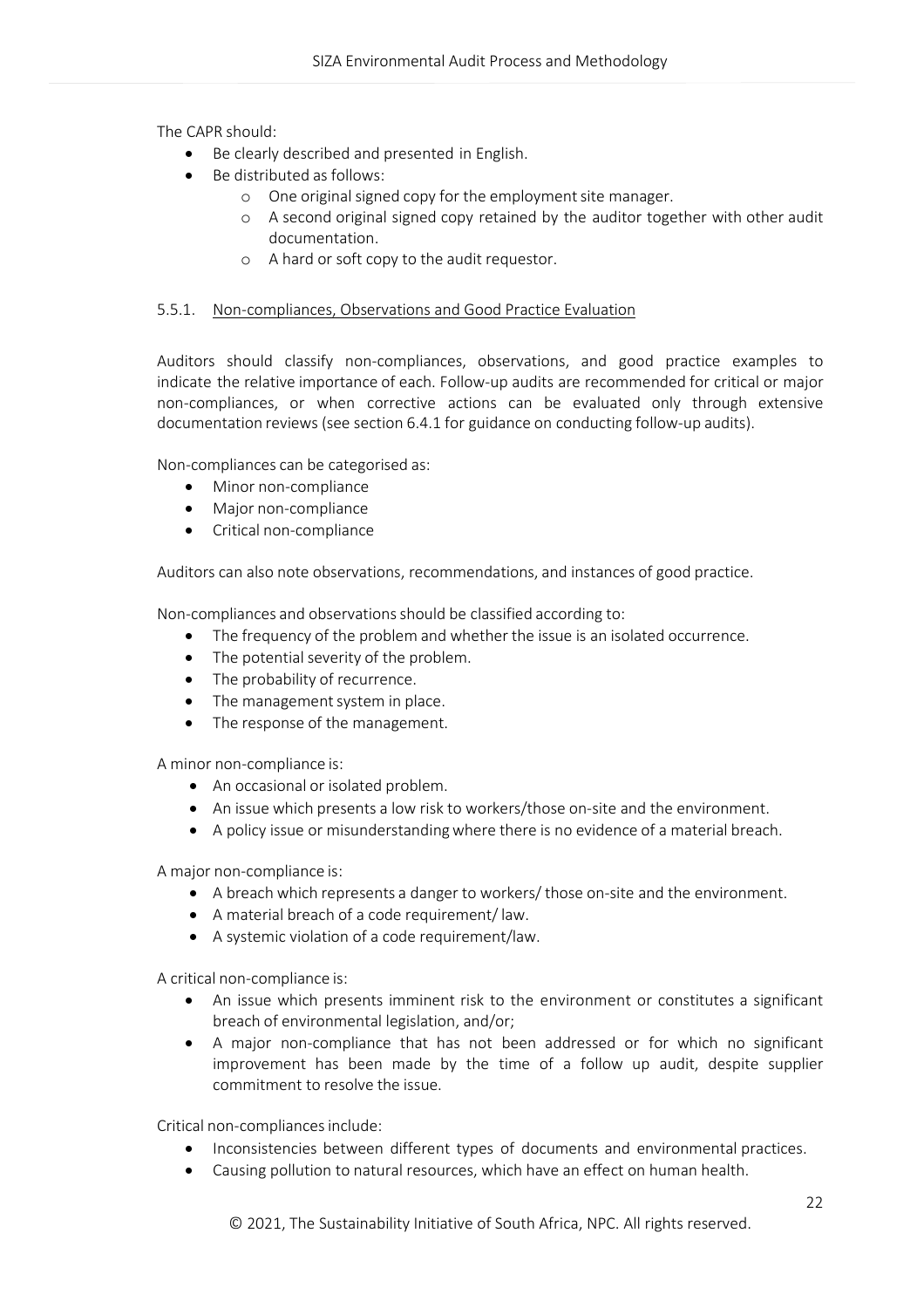- Cultivating pristine natural areas/virgin soil without the necessary authorisation.
- Evidence of the deliberate provision of false information to auditors so as to disguise the degradation of environmental conditions.

Critical non‐compliancesshould trigger an alert notification (see Annexure 3).

A recommendation is:

- The identification of an opportunity for improvement.
- A possible issue which may develop into a non-compliance without further action.
- An issue which the auditor has some evidence to indicate may be present but is not confirmed by more than one data point.

Recommendations can be made on the following good environmental management practices which form part of the scope of the SIZA Environmental Standard:

- Calculating water-use efficiency per crop.
- Calculation of greenhouse gas emissions (carbon footprint).
- Making use of technology such as soil probes to improve irrigation practices.
- Making use of renewable energy resources (e.g., solar, hydro, wind, or biofuel).
- Implementing a plan to reduce the usage of synthetic chemicals.
- Collaboration with Water User Associations and/or Catchment Management Agencies
- Soil health improving practices (e.g., cover crops, mulching, organic compost & returning crop residues).
- Measurement of soil organic carbon.

A good practice example is:

• An issue that the auditor feels is over and above the standard against which the employment site was audited.

The auditor must be able to justify his/her classification with detailed evidence.

# <span id="page-22-0"></span>5.6. Closing Meeting

The purpose of the closing meeting is to go through the findings, agree on them and to agree on a CAP which sets out areas for improvement, actions and timeframes. Corrective actions should focus on long term sustainable solutions which take account of the root cause of any problem. This meeting should involve all those attending the opening meeting and should:

- Reconfirm the purpose of the assessment.
- Recognise good practices.
- Agree on any non-compliances.
- Suggest corrective actions, timing, and responsibility (with management).
- Record non-compliances which can be corrected immediately.
- Answer any questions management may have.
- Explain when the full report will be completed and who it will be sent to.
- Get sign-off on the Summary of Findings and Corrective Actions by both auditor and employment site.
	- o A copy of the CAPR should be left with management.
	- o The corrective actions should include a timeframe for completion and the type of verification needed.
- If the CAPR is not agreed upon, the auditor should leave a copy with the employment site and report disputed points to the audit requestor, copying the employment site.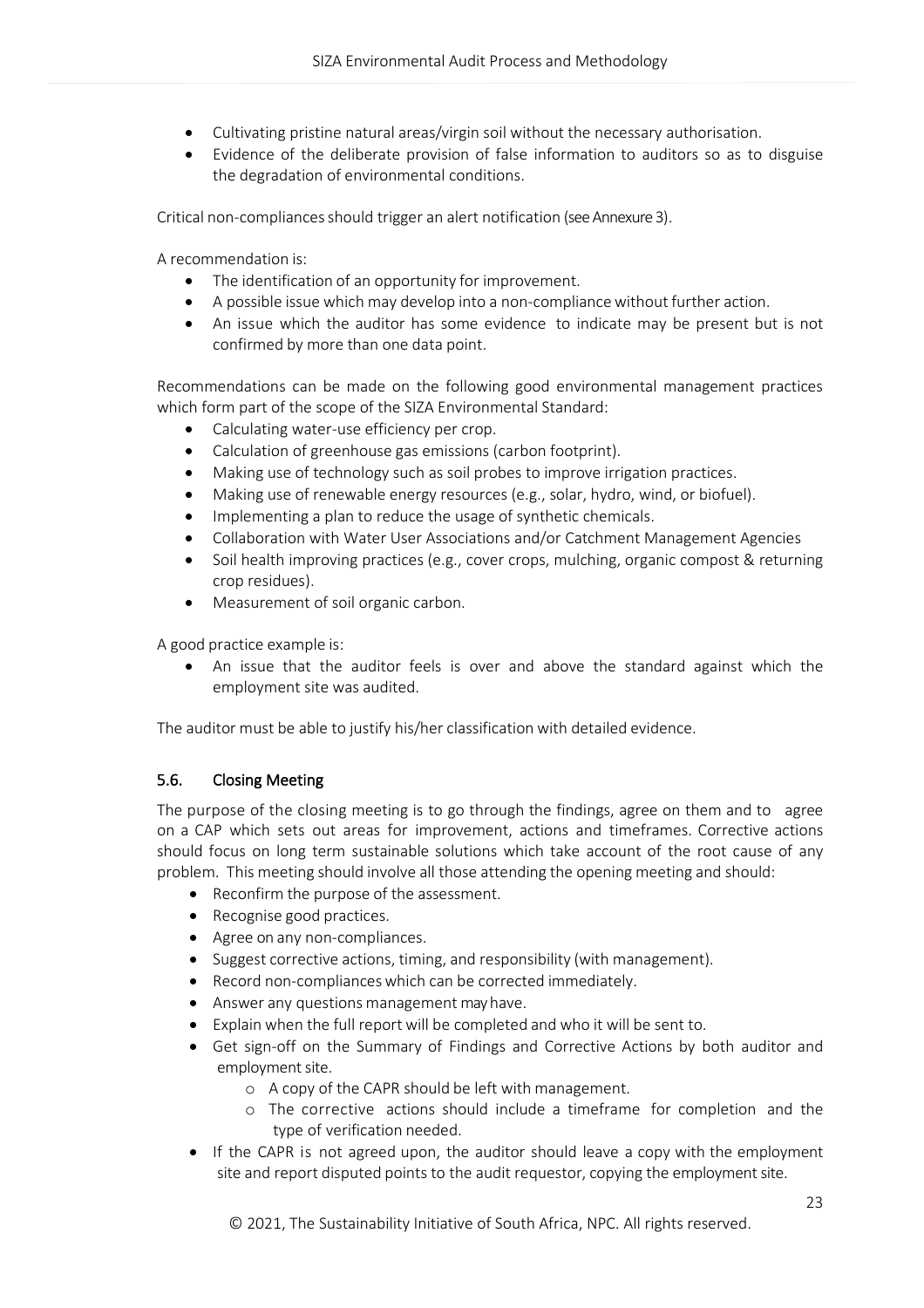• Auditors should not change their opinion on findings after the CAPR has been discussed and signed off. If they want to check some facts/legislation after the audit before they issue the final report, they have to convey the message as such to the supplier during the closing meeting.

# <span id="page-23-1"></span><span id="page-23-0"></span>6. AUDIT OUTPUTS

# 6.1. Audit Reports

The context, findings, issues, and actions against each area of the audit standard used should be reported to the audit requestor.

The audit report must be completed online on *MySIZA* and must be written in English to ensure that it can be shared with various stakeholders, as well as in the language of the management wherever this is possible. The report should be published on *MySIZA* to the audit requestor within ten (10) business days of the audit.

For each provision of the audit standard, the report should set out:

- Description of the current situation, including how specific requirements are managed by the employment site.
- Provide evidence and information to substantiate the findings.
- For each non‐compliance or observation, the report should provide a:
	- o Description of the non‐compliance or observation, its frequency and areas affected.
	- o Evidence found to substantiate this.
	- o Classification to applicable law, code of conduct, etc.
	- o Recommended corrective action with a timeframe for completion, responsibility and verification method required.
	- o Keeping in mind that the audit report is visible to global markets it is important to make sure it is well written and without spelling and language errors.

The report should include photos of the employment site such as:

- Best practices which can be photographed
- Non-compliances which can be photographed
- Storage of fuel and agro-chemicals
- Filling points for chemical sprayers
- Waste disposal facilities (including storage areas)
- Buffer zones adjacent to biodiversity priority areas.

# <span id="page-23-2"></span>6.2. Long term Improvement Plans

Improvement plans must be uploaded to *MySIZA* under the section for Improvement Plans so that implementation can be monitored. Monitoring must be done by the SIZA office in conjunction with the audit firm. In cases where suppliers do not adhere to the improvement plan submitted, their Audit Confirmation Letter will be cancelled.

# <span id="page-23-3"></span>6.3. Information Management

The audit reviewer should complete the review and the audit must show "approved" on *MySIZA* within 10 business days after the completion of each on-site audit. The platform will facilitate the publication of the following documents which will be available to the audit requestor/SIZA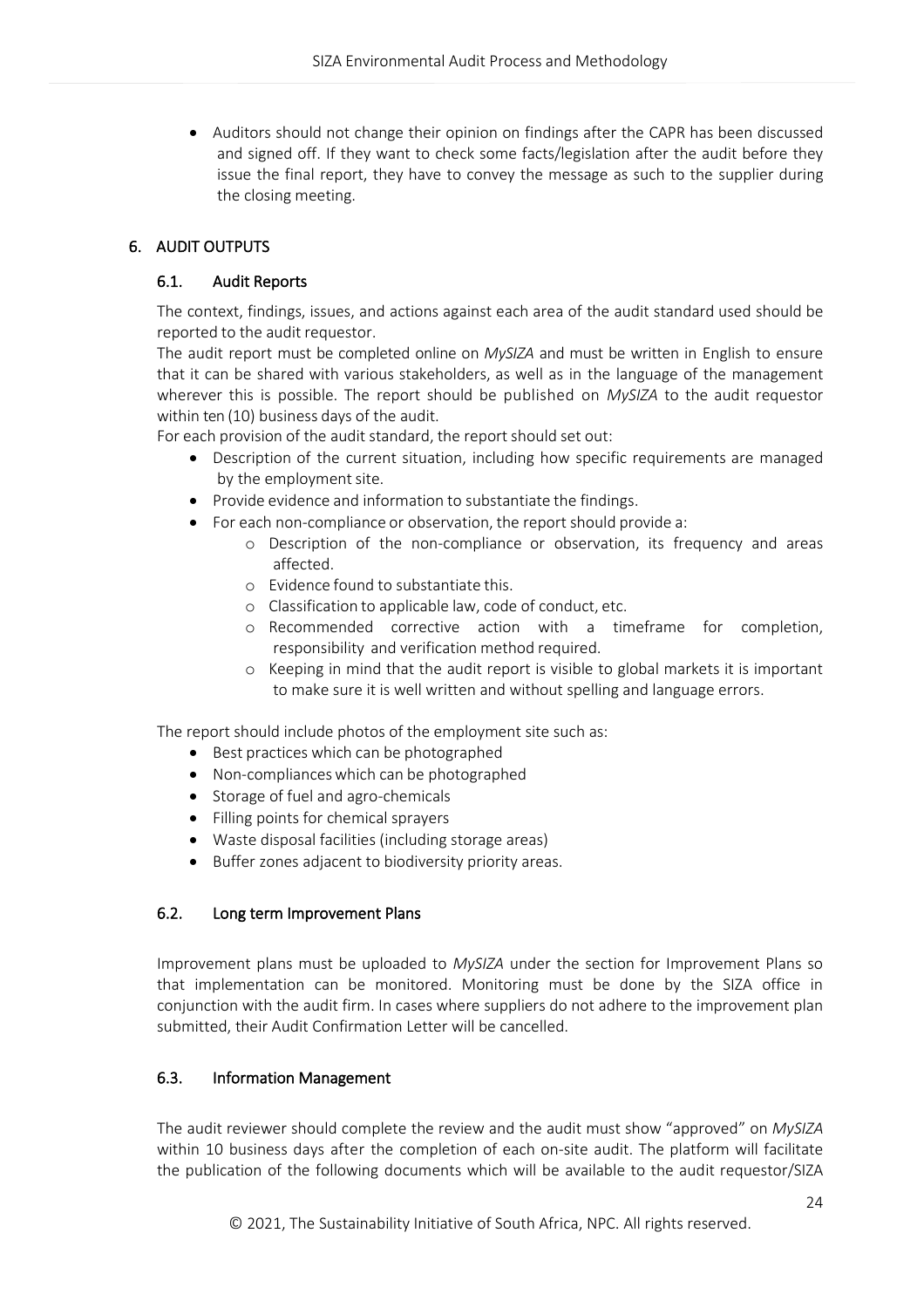member:

- The pre-audit employment site profile
- The completed audit report, including photos
- Summary of findings and corrective actions

Supplementary documents such as the following will need to be sent by the audit entity to the audit requestor:

- Supplementary audit information, where applicable
- Copies of any alert notifications that were issued during the audit.

The auditor or audit firm should:

- Be available after the audit to further clarify or explain decisions and ratings to the employment site and or audit requestor as needed.
- Have an appeals procedure should the employment site or audit requestor challenge one of the findings and in case of any complaint by the employment site against the auditor.

## <span id="page-24-0"></span>6.3.1. Audit records

All documents, handwritten notes, signed Summary of Findings and Corrective Actions and audit reports should be retained by the audit firm for reference for at least three years after the audit until the Audit Confirmation Letter expires.

It is recommended that the auditor retain copies of at least the following documents:

- Official documents on legal status
- Environmental management policies/plans
- Environmental risk assessments of employment site
- Evidence relating to non-compliances, wherever possible.

If copying facilities are not available, auditors may photograph these documents.

All data and privacy laws prohibiting copies being made of certain documents should be respected.

#### <span id="page-24-1"></span>6.4. Audit Follow‐up

The audit follow‐up focuses on the corrective actions agreed during the audit and closing meeting.

- The auditor will be responsible for verifying whether actions have been taken and recording verification of actions.
- For corrective actions where desk-based verification is adequate, the auditor will review evidence submitted (cf. section 5.5).

#### <span id="page-24-2"></span>6.4.1. Follow‐up audits

Follow-up audits are recommended for critical or major non-compliances, or when corrective actions can be evaluated only through interviews and extensive documentation reviews. If an auditor, as part of the triangulation of evidence process, deems it pertinent to interview a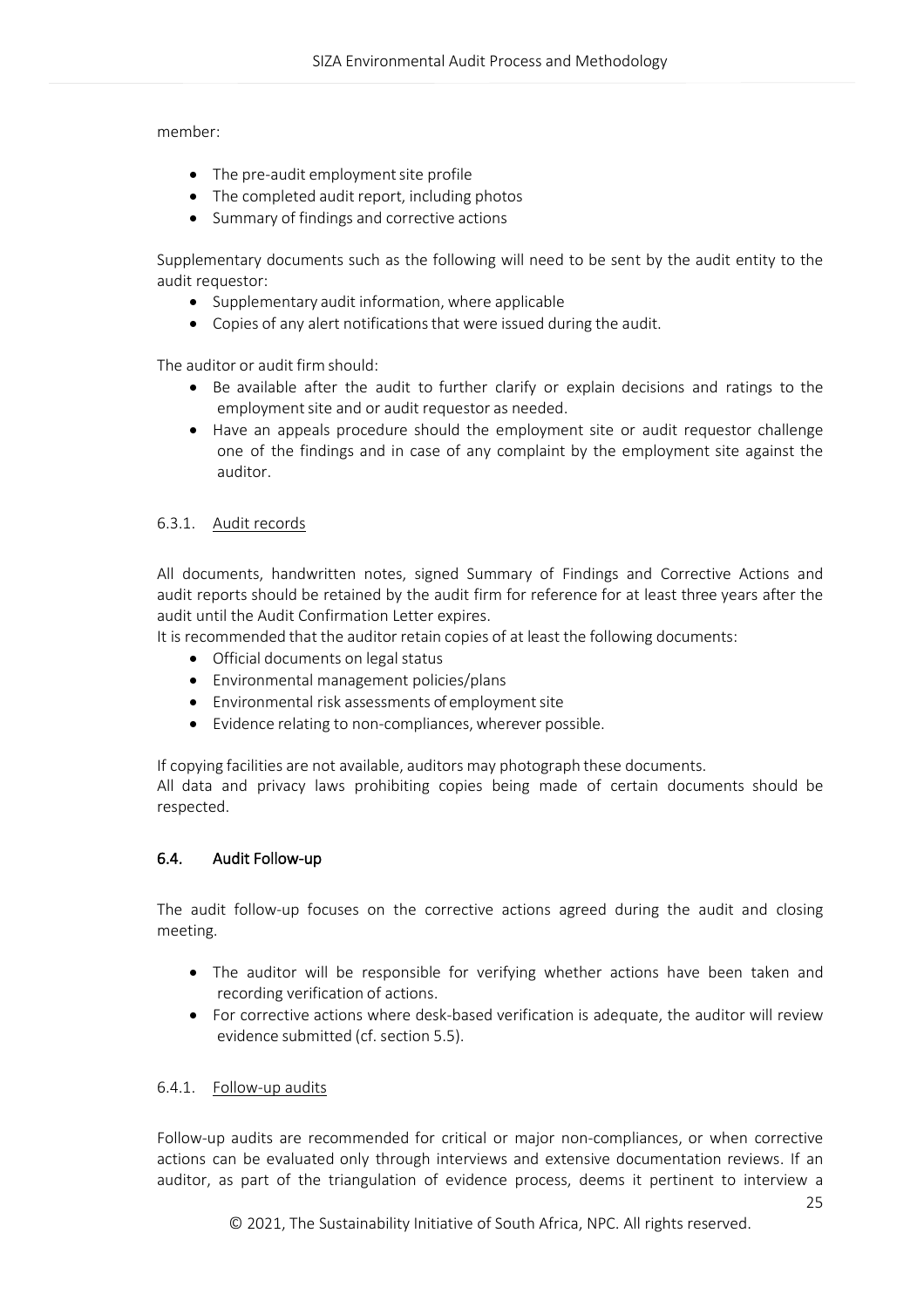specific employee with regards to a specific practice on the site, the auditor may request such interview to take place during the course of the audit.

- A full follow‐up audit should include a full review of all areas of the standard audit process, including the complete re‐sampling of documents, conducting interviews and the employment site tour. The auditor should focus on identifying changes which would address issues raised in the initial report, but also investigate potential additional issues. This must be undertaken by a lead auditor.
- A partial follow‐up audit does not include a full review but only focuses on the issues identified in the corrective action plan. This can be undertaken by an associate auditor.

Follow‐up Audit Guidance:

- The audit should be carried out once the deadline for addressing all the issues has passed.
- Follow-up audits generally take place within six months of the date of the initial audit.
- A follow-up report should be issued. This is an updated version of the original report, with all new issues and updates to previous issues clearly highlighted.
	- o For all sections where non‐compliances have previously been raised, there should be a clear explanation of the evidence reviewed, comments on applicability and effectiveness and whether the issue is now considered closed or remains open.
	- o Improvements should be mentioned even if the non‐compliances are not fully corrected.
	- o If new non‐compliances are found, these should be recorded and marked as "new" and should be reported in as much detail as they would have been in the initial report.
	- o A desk-based follow-up may be used to verify corrective actions for minor noncompliances but provide less assurance than a follow-up audit. Desk-based verification should check corrective actions through photos, copies of certificates, invoices, etc., submitted by the employment site.

Desk-based verification cannot be used where actions need to be verified through management interviews.

# <span id="page-25-0"></span>6.5. SIZA Audit Confirmation Notice

When the audit process has been completed in full, evidence of all required corrective actions and evidence need to be uploaded onto *MySIZA* by the SIZA member/employment site/supplier for the audit firm to verify and sign off in the given period specified on the online platform by the audit firm.

Only once desktop and site verification (where required) have been completed and accepted by the audit firm, will the *MySIZA* platform issue an electronic SIZA Audit Completion Letter to the SIZA member on the platform. All corrective actions must be reviewed for sign-off within 10 working days after it was uploaded by the supplier.

The Audit Completion Letter will reflect basic details of the site audited which include the SIZA membership number, risk category and next audit date.

# <span id="page-25-1"></span>6.6. Extension of Corrective Actions

The SIZA member can ask for an extension to address corrective actions. This should be done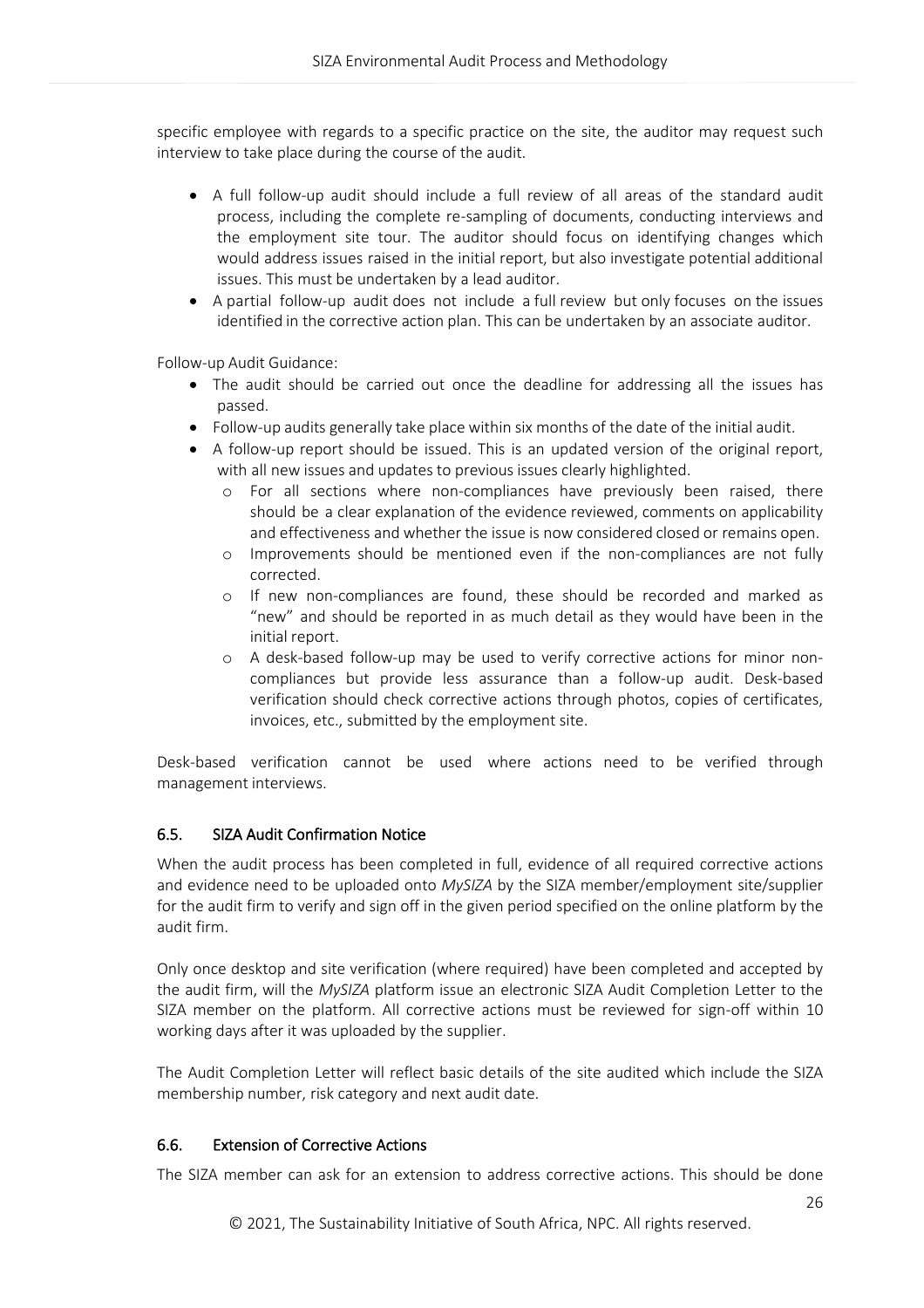online on *MySIZA* where after approval for the extension must be given by SIZA management. If the extension was approved by SIZA management, the supplier will not be penalised.

## <span id="page-26-0"></span>6.7. Expiry of Corrective Actions

Once corrective actions have expired without the supplier attending to it, the supplier will be penalised through the shortening of the next audit period.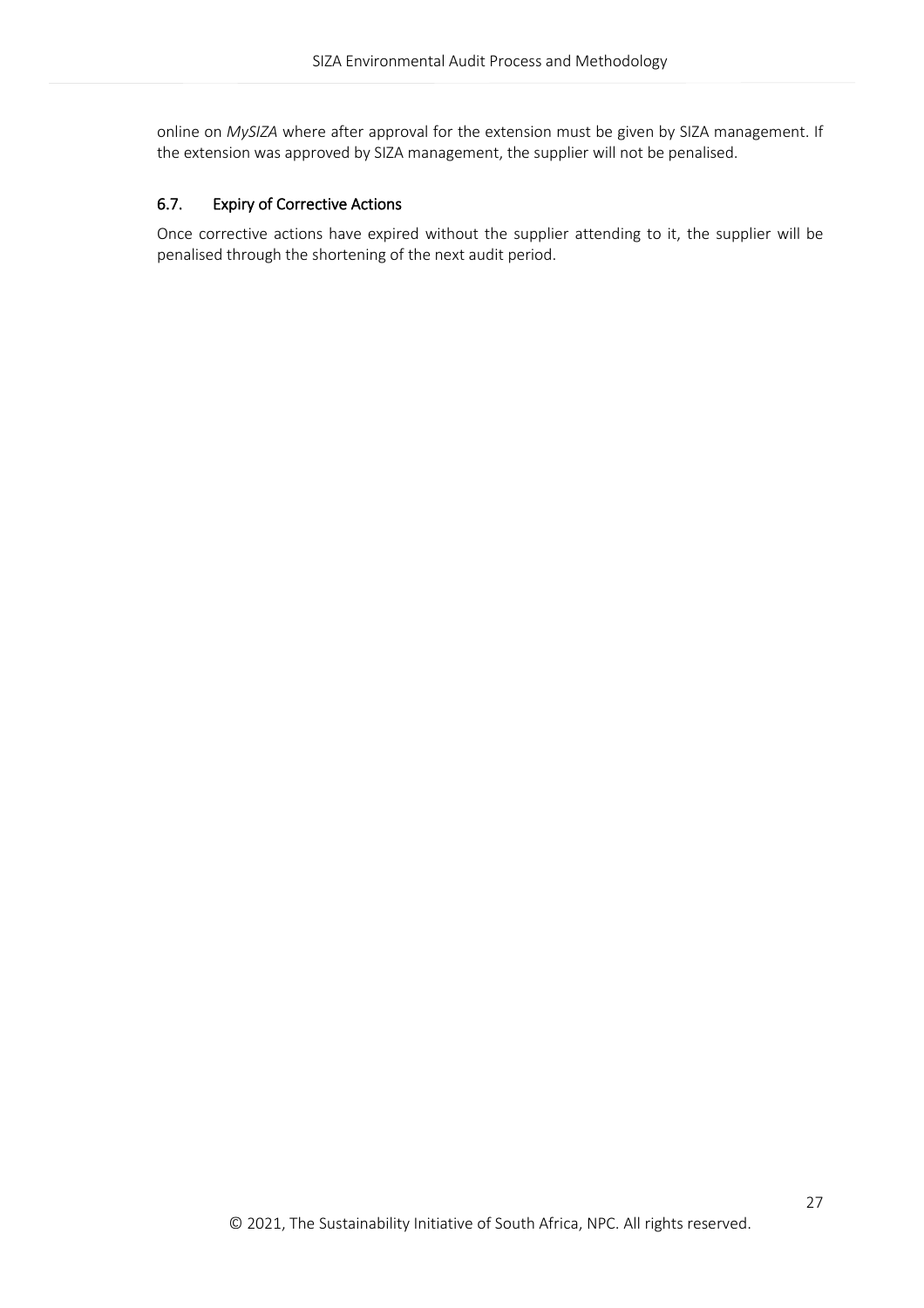## <span id="page-27-0"></span>7. GLOSSARY OF TERMS

#### Announced audit

An audit which is undertaken on a specified date that is chosen in agreement with the employment site.

#### Audit firm

 Term used in the SIZA service level agreement to denote the audit firm assigned to manage the audit.

#### Audit requestor

Generic term referring to any entity that has requested and commissioned an audit, including the requesting entity's customers (where known) where agreements allowing such disclosure are in place.

#### Code of conduct

The SIZA set of standards concerning environmental practices adopted within the fruit industry and agricultural sector and applied to SIZA members and their suppliers, employment sites and subcontractors.

#### Comply/compliance

To meet local environmental laws and regulations and the SIZA standard code requirements.

#### Corrective action

Measures taken to identify the root cause of the non-conformance and remediated action undertaken to eliminate the non‐compliance identified during an audit.

#### Corrective Action Plan

A plan of action drawn up at the end of an audit that records what measures have to be taken and within what time limit to remedy the non-compliance.

#### Employmentsite

An individual/specific agricultural site, farm, packhouse etc. (including, where applicable, selected sub‐contractors).

#### Environmental audit (hereafter referred to as 'audit')

Systematic, independent, and documented process for obtaining evidence and evaluating it objectively to determine the extent to which environmental/conservation standards criteria are met.

#### Environmental legislation

Legal requirements developed by governments aimed at protecting the environment from harmful actions.

#### Follow‐up audit

An audit to assess the effectiveness of corrective actions, undertaken to address issues from a previous audit. A follow‐up audit can be either a full or a partial follow‐up audit (see definitions below).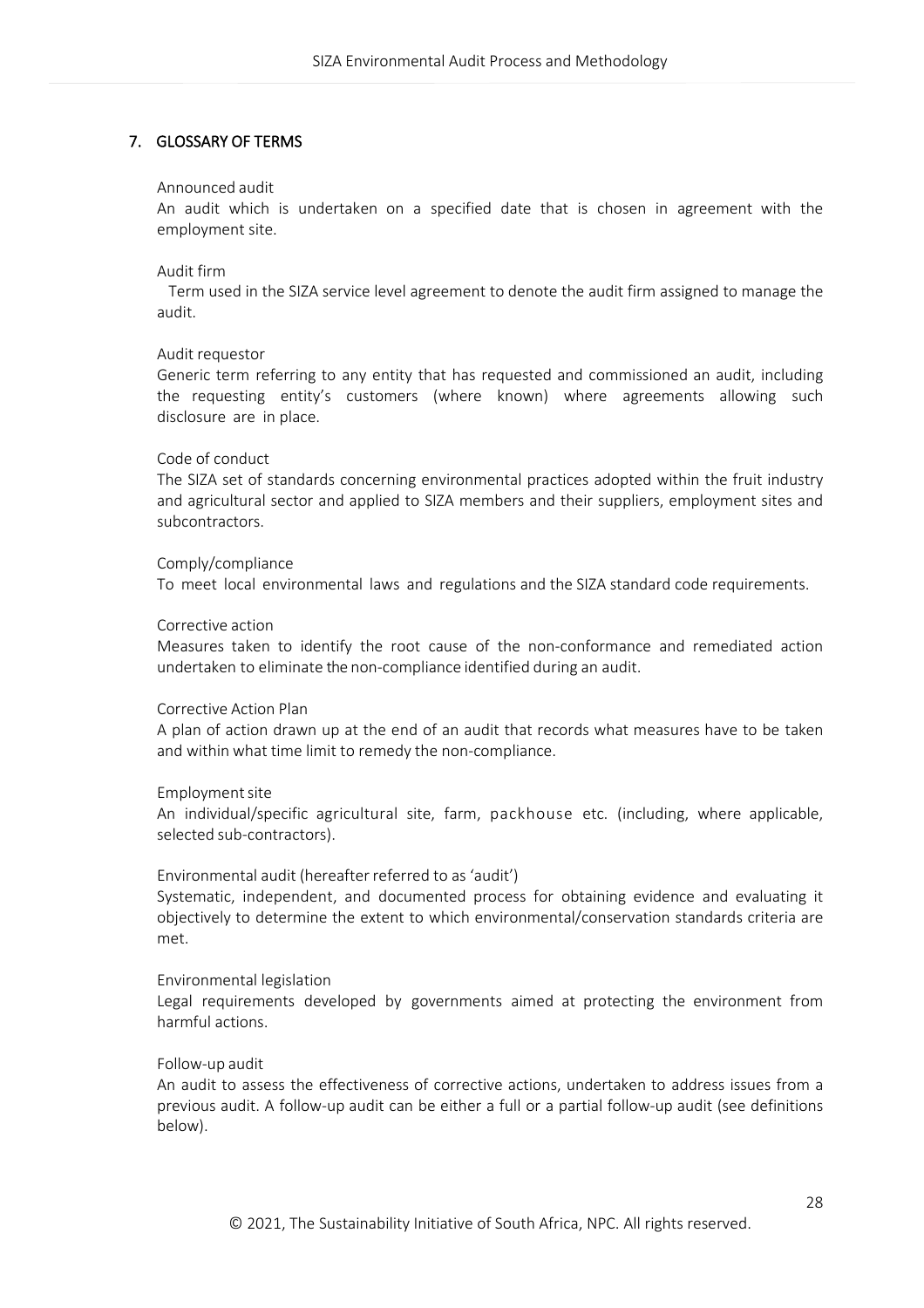#### Full follow‐up audit

An audit to assess the effectiveness of corrective actions undertaken to address issues from a previous audit. The audit should include a full review of all areas of the standard audit process, including the complete re‐sampling of documents, conducting interviews and the employment site tour.

#### Initial audit

The first audit undertaken on an employment site which assesses compliance against a specific code of conduct, or is requested by a specific customer.

#### Partial follow‐up audit

An audit to assess the effectiveness of corrective actions, undertaken to address issues from a previous audit. The audit does not include a full review, but only focuses on the issues identified in the corrective action plan.

#### Re‐audit

A new audit which is performed on an employment site that has already been audited under the same code of conduct or by the same customer.

#### Semi‐announced audit

An audit which is undertaken on an unspecified date, scheduled within a set period, (between two weeks and two months) which is agreed with the employment site. The employment site will be informed that an audit will take place during this period but will not be informed of the exact date.

#### Stakeholder

Any person, company, organisation, or other party that is affected by the activity and/or operations of a company.

#### Summary of Findings and Corrective Actions

A summary document which provides information about all issues and other findings from an audit, as well as corrective actions and time frames for completing these.

#### Supplier

Any contract partner which supplies the retailer/brand with goods or services.

#### Unannounced audit

An audit carried out without prior warning to the employment site.

#### Verification

Examination of claims made about the actual observance of the code or standard provisions by suppliers or of claims made about the activities that a company undertakes to give effect to its code. Verification implies that participating companies must have internal auditing or monitoring systems in place.